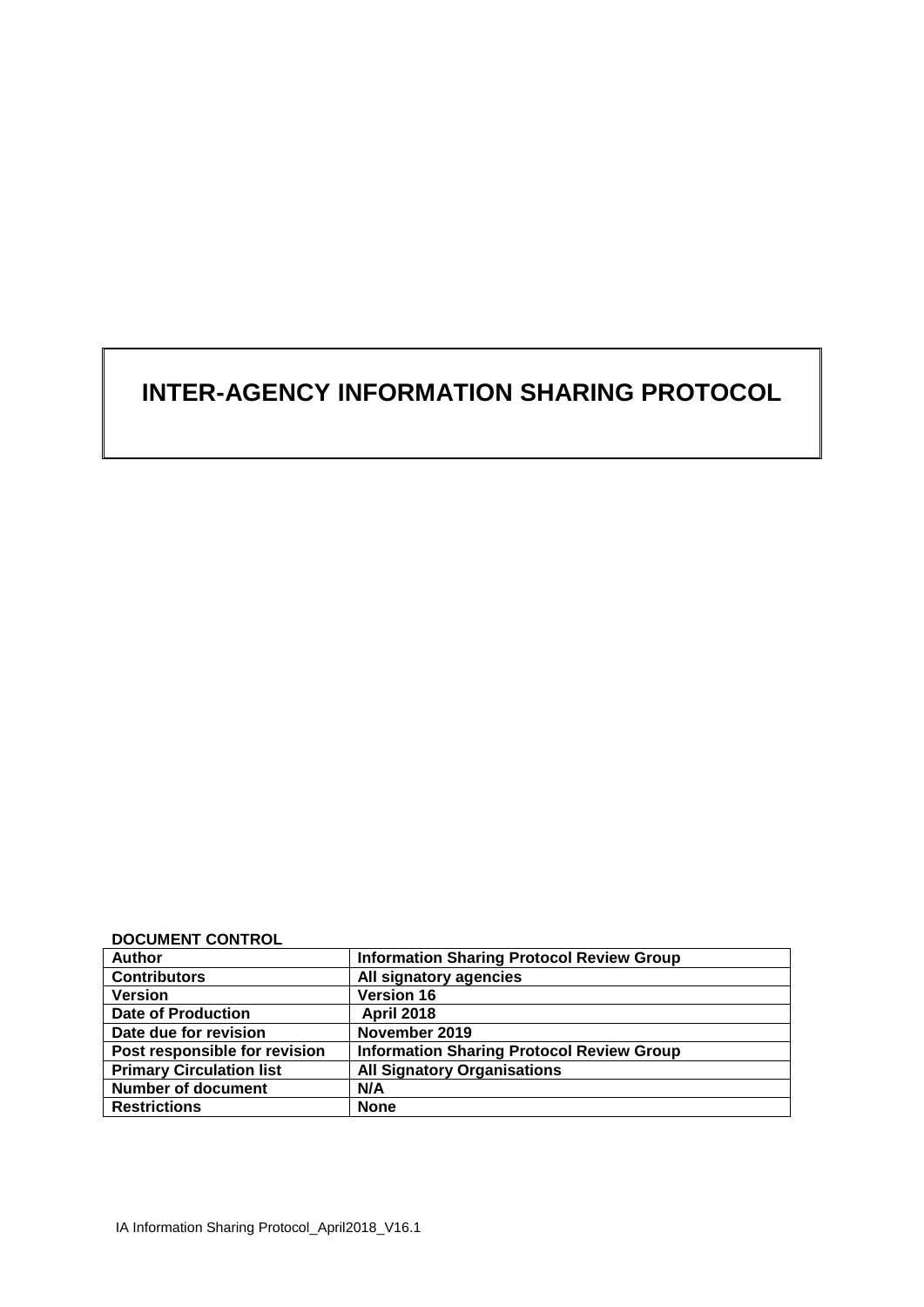|                | <b>Contents</b> | Page           |
|----------------|-----------------|----------------|
| 1.             |                 | $\overline{4}$ |
| $\overline{2}$ |                 |                |
| 2.1            |                 |                |
| 2.2            |                 |                |
| 3.             |                 | 7              |
| 4.             |                 |                |
| 5.             |                 | 11             |
| 5.1            |                 |                |
| 5.2            |                 |                |
| 5.3            |                 |                |
| 5.4            |                 |                |
|                |                 | 13             |
| 6.1            |                 |                |
| 6.2            |                 |                |
| 6.3            |                 |                |
| 7 <sub>1</sub> |                 | 13             |
|                | Appendices      |                |

 Appendix I - Glossary of Terms Appendix II - Summary of Key Legislation and Guidance Appendix III - Data Sharing Agreement Appendix IV - Memorandum of Agreement Appendix V – Current Signatories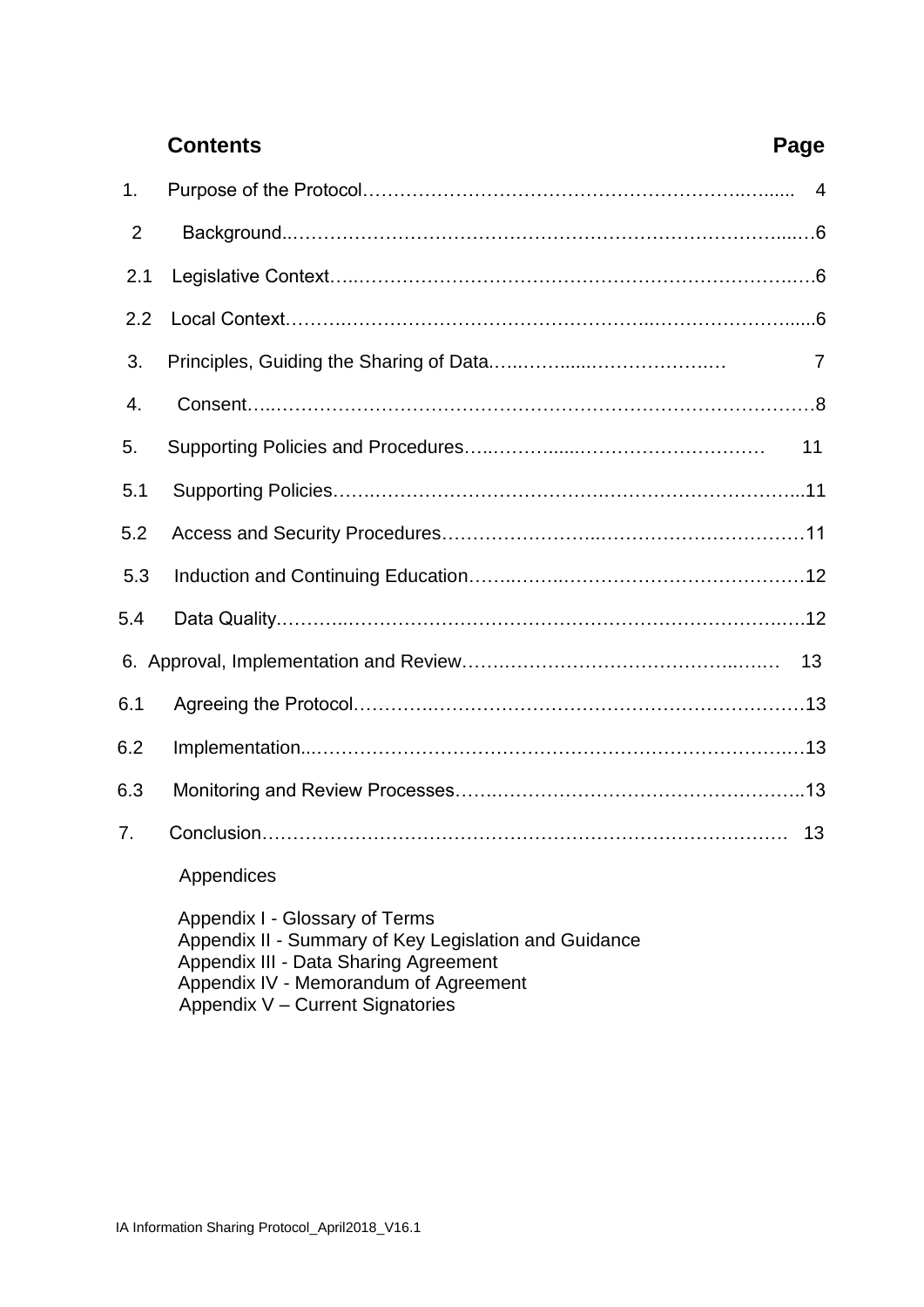## **INTER-AGENCY INFORMATION SHARING PROTOCOL**

#### **1. Purpose of the Protocol**

Local organisations are increasingly working together. To work together effectively organisations need to be able to share data about the services they provide and the people they provide these services to.

This protocol covers the sharing of person-identifiable confidential data, with the individual's express consent, unless a legal or statutory requirement applies for the following purposes:

- Provision of appropriate care services
- Improving the health of the population
- Protecting people and communities
- Supporting people in need
- Supporting legal and statutory requirements
- Managing and planning services (where data has been suitably anonymised)
- Commissioning and contracting services (where data has been suitably anonymised)
- Developing inter-agency strategies
- Performance management and audit
- Research (subject to the Research Governance Framework)
- Investigating serious incidents or Inter Agency complaints
- Reducing risk to individuals, service providers and the public as a whole
- Clinical Audit
- Monitoring and protecting public health
- Common Assessment Framework
- Staff management and protection
- In the interests of National Security
- The prevention of disorder or crime
- To fulfil requirements within the Data Security and protection Toolkit (DSPT)
- To fulfil responsibilities in law such as- Data Protection Legislation (GDPR/DPA 2018) in May 2018, Human Rights Act (1998), Common Law, Crime and Disorder Act (1998), Mental Health Act (1983), Fertilisation and Embryology Act (1990), NHS (Venereal Diseases) 1974 Regulations and the Children Act (2004).

This is not intended to be an exhaustive list. If, as a result of policy changes or other developments, additional data sharing requirements arise these will be added to the protocol.

This protocol does not give carte blanche licence for the wholesale sharing of data.

 Data sharing must take place within the constraints of the law and relevant guidance and service specific requirements.

This protocol will be underpinned by service specific operational agreements that are designed to meet the specific data sharing needs of that service.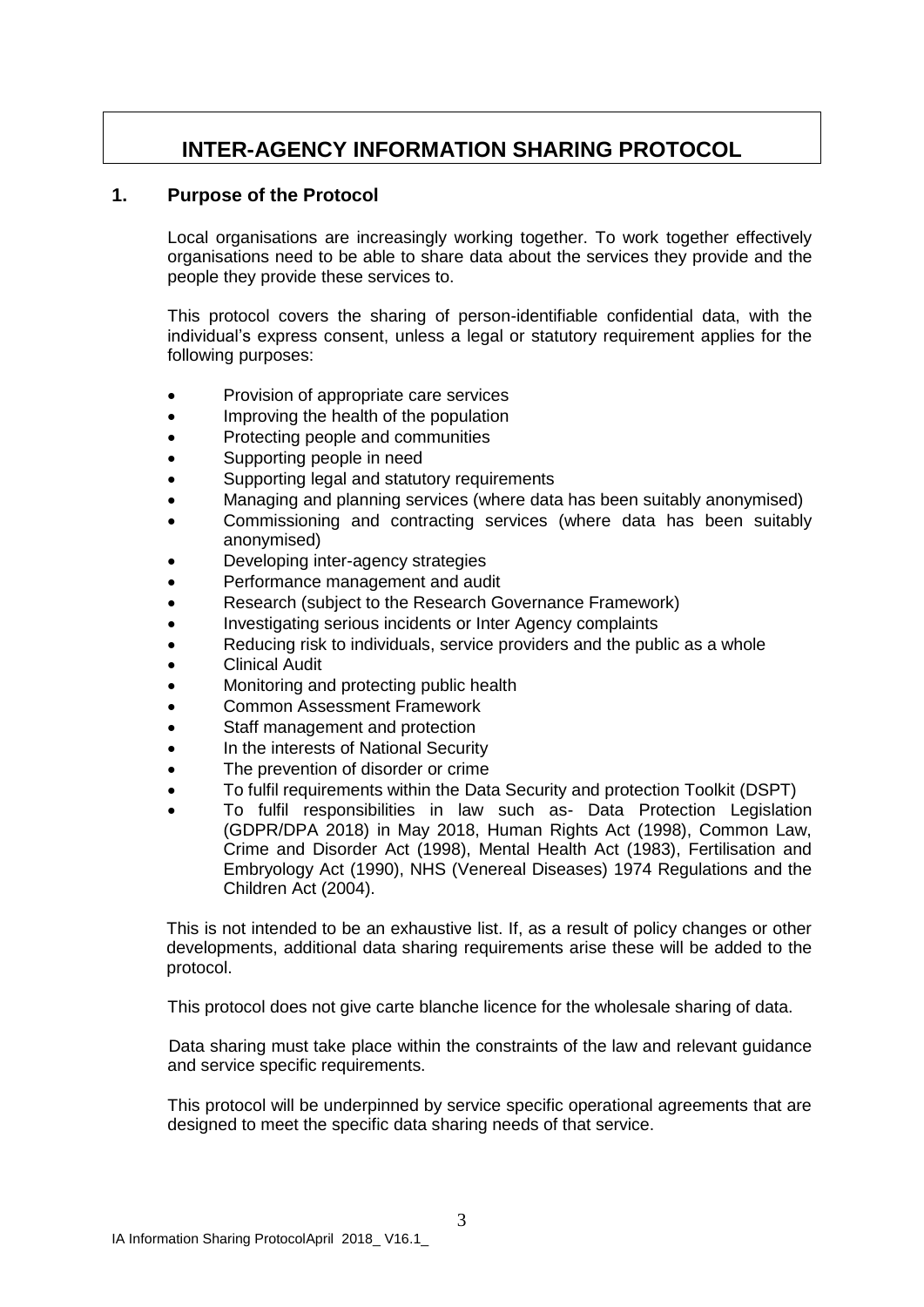#### **The purpose of this protocol is:**

- To provide the basis for an agreement between both local organisations and other associated organisations, to facilitate and govern the effective and efficient sharing of data. Such data sharing is necessary to ensure that individuals, and the population as a whole, can and do receive the care, protection and support they may require.
- To identify the purposes for which data may be shared. This document is supported by local operational policies and procedures within each organisation that underpin the secure and confidential sharing of such data
- To promote and establish a consistent approach between the organisations to the development and implementation of data sharing agreements and procedures.

A further purpose of the protocol is to establish arrangements for the sharing of large datasets between organisations. Following, the recent publication by the ICO of the Data Sharing Checklists and the Data Sharing Code of Practice https://ico.org.uk/

and as part of the Service Transformation Plans, a cross-government programme has been established with the aim of overcoming barriers to data sharing within the public sector.

In delivering the Interagency Information Sharing Protocol, the focus and challenges are in the effective, timely and secure data sharing with trusted partners. Appropriate district wide governance structures need to be in place to consider and apply the recommendations from Dame Fiona Caldicott's independent review of how information about individuals is shared across the health and care system published on 26th April 2013.

**Caldicott Report 1997** <http://www.ncbi.nlm.nih.gov/pmc/articles/PMC1769982/> **And the Caldicott 2 Review 2013** - [https://www.gov.uk/government/publications/the](https://www.gov.uk/government/publications/the-information-governance-review)[information-governance-review](https://www.gov.uk/government/publications/the-information-governance-review)

Please see Appendix 1 "Summary of Key Legislation and Guidance" for further detail

The key areas where data sharing could be beneficial include:

- 1. Sharing for the purposes of law enforcement and public protection
- 2. Sharing to provide or improve services in the public, private and voluntary sectors
- 3. Sharing to facilitate statistical analysis and research.

Consent to share should be sought through agreements at the point of data collections. Data-sharing practices and schemes should be published and maintained as required under the Freedom of Information Act. Organisations should publish and regularly update a list of those organisations with which they share and exchange personal data.

A Data Sharing Agreement would cover the purposes, accountability, restrictions imposed and secure transfer arrangements where data has been shared and each occasion of data sharing of this type will need its own Data Sharing Agreement.

Requests to share datasets must relate to one or more of the three key areas identified above and should contain only demographic details, such as a geographical reference, age, gender and possible ethnicity data.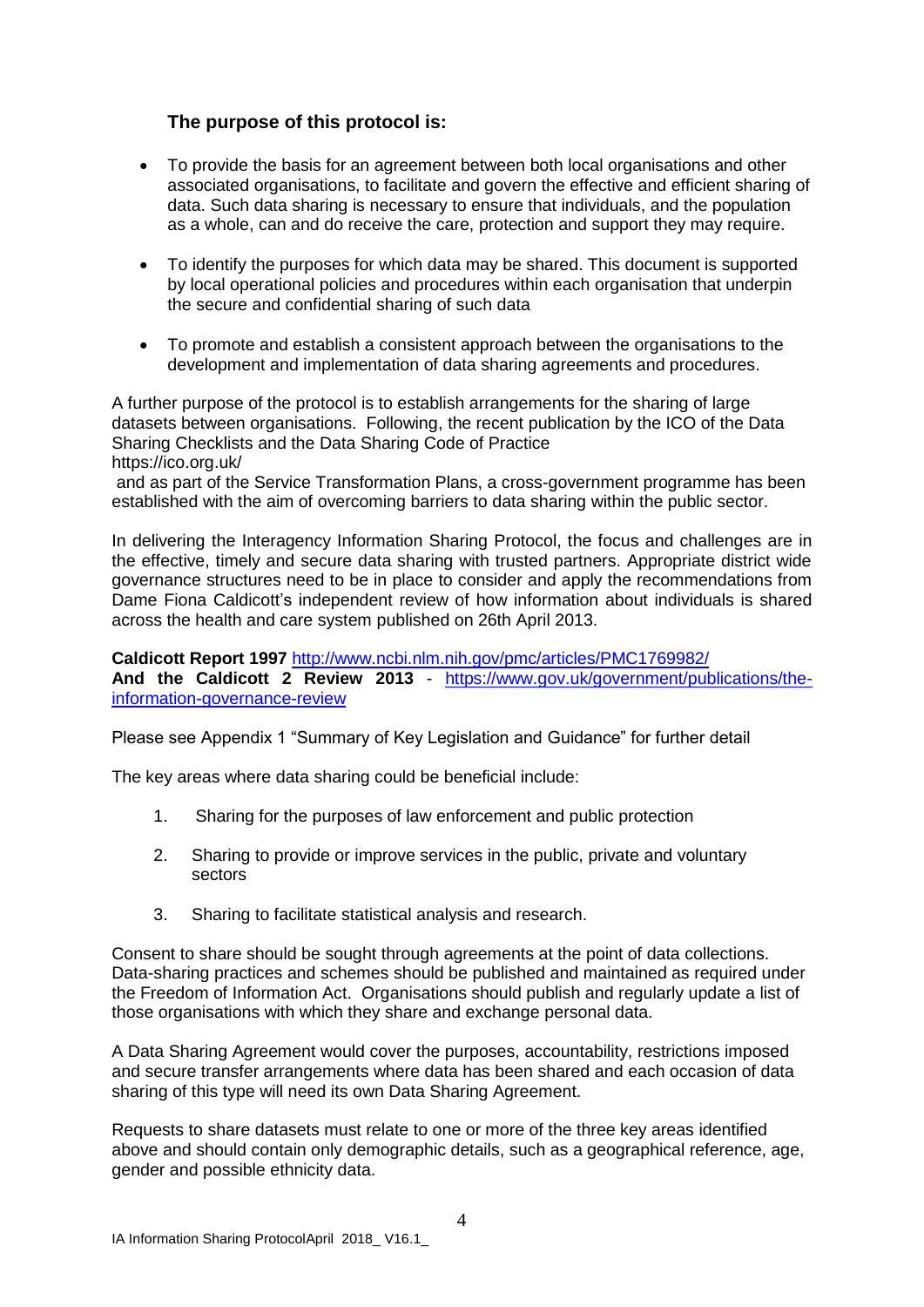#### **As such this document:**

- **Informs** about the reasons why data may need to be shared and how this sharing will be managed and controlled by the organisations concerned.
- **Identifies the local organisations** that are party to this protocol.
- **Sets out the principles** that underpin the exchange of data between organisations.
- **Defines the purposes** for which organisations have agreed to share data.
- **Describes the policies and procedures** that support the sharing of data between organisations and will ensure that such sharing is in line with legal, statutory and common law responsibilities.
- **Promotes a standard approach** to the development of data sharing agreements and procedures.
- **Sets out the process** for the implementation, monitoring and review of the protocol.

#### **2. Background**

#### **2.1 Legislative context and national guidance documentation**

All organisations are subject to a variety of legal, statutory and other guidance in relation to the sharing of person- identifiable or anonymised data.

For all organisations the key legislation and guidance affecting the sharing and disclosure of data includes (but is not necessarily an exhaustive list): -

#### **Legislation:**

- Access to Health Records 1990
- The Children Act 2004
- Civil Contingencies Act 2004
- Common Law Duty of Confidentiality
- Crime and Disorder Act 1998
- Criminal Justice Act 2003
- Criminal Procedures and Investigations Act 1996
- Data Protection Legislation (GDPR/DPA 2018)Education Act 2002
- Freedom of Information Act 2000
- Health and Social Care Act 2012
- Homelessness Act 2002
- Human Rights Act 1998
- Local Government Act 2000
- Mental Capacity Act 2005
- Mental Health Act 1983
- Regulation of Investigatory Powers Act 2000
- Safeguarding Vulnerable Groups Act 2006

Appendix Il provides summary details of some of the above-mentioned, and related, legislation and guidance.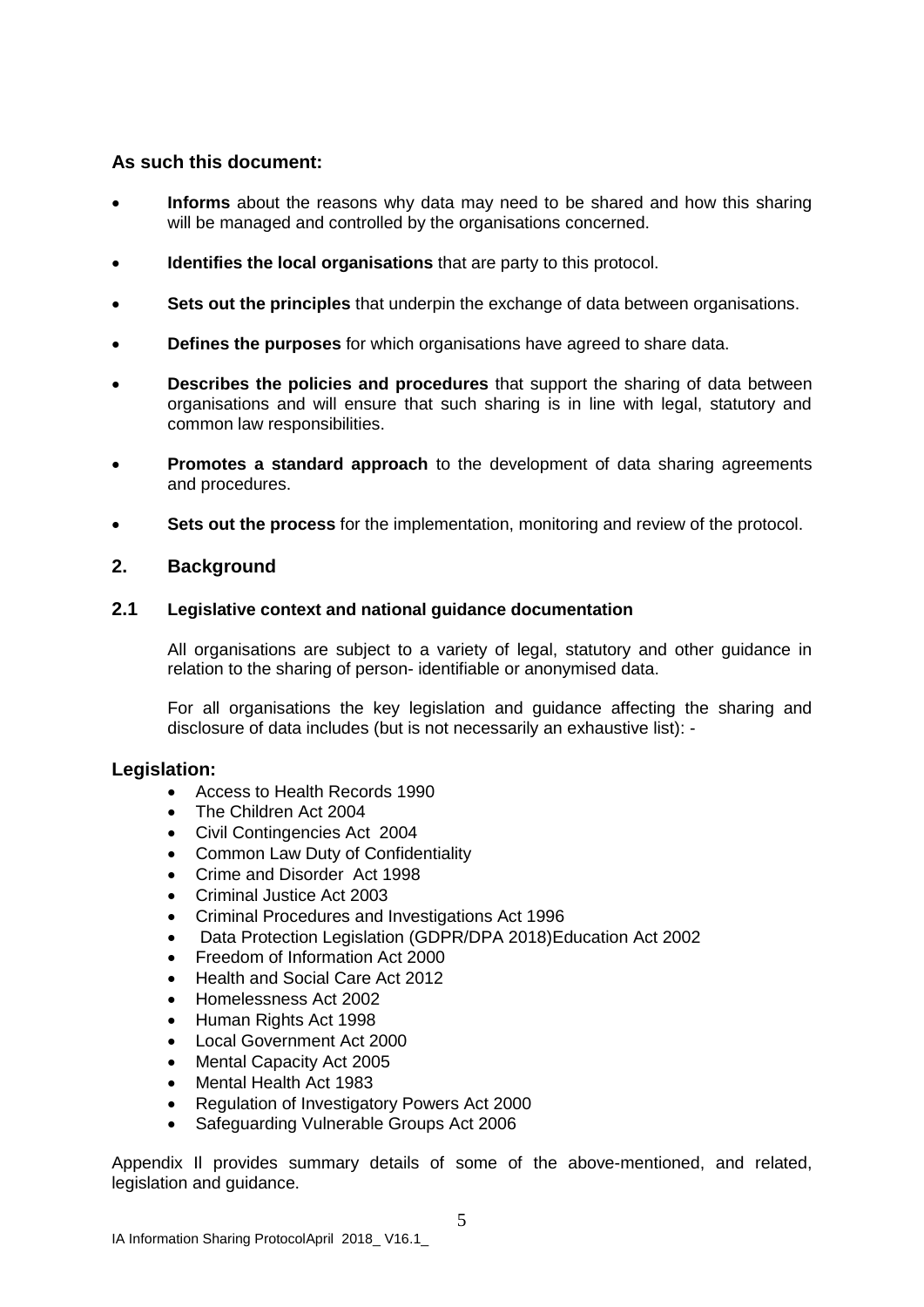#### **2.2 Local Context**

All organisations face similar requirements with regards to the development of data sharing agreements with their local partners. While the requirements remain similar the number of partners with which an organisation must have such agreements differs. This number is dependent on the geographical area covered by an organisation and the nature of its work.

This protocol is a recognition that consistent data sharing agreements now need to exist across boundaries.

The intention of this protocol is to support and build on existing agreements in order to provide a common process for the development and implementation of future data sharing agreements across the patch.

The protocol is aimed at the data sharing agreements required between organisations and provides a framework within which organisations can share data.

#### **3. Principles guiding the sharing of information**

The following key principles guide the sharing of data between the organisations:

- **3.1** Organisations endorse, support and promote the accurate, timely, secure and confidential sharing of both person identifiable and anonymised data where such data sharing is essential for the provision of effective and efficient services to the local population.
- **3.2** Organisations are fully committed to ensuring that if they share data it is in accordance with their legal, statutory and common law duties, and, that it meets the requirements of any additional guidance.
- **3.3** All organisations must have in place policies and procedures to meet the national requirements for Data Protection, Data Security and Confidentiality <https://ico.org.uk/for-organisations/guide-to-data-protection/>. The existence of, and adherence to, such policies provides all organisations with confidence that data shared will be transferred, received, used, held and disposed of appropriately.
- **3.4** Organisations acknowledge their 'Duty of Confidentiality' to the people they serve. In requesting release and disclosure of data from other organisations employees and contracted volunteers will respect this responsibility and not seek to override the procedures which each organisation has in place to ensure that data is not disclosed illegally or inappropriately. This responsibility also extends to third party disclosures; any proposed subsequent re-use of data which is sourced from another organisation should be approved by the source organisation.
- **3.5** An individual's personal data must be complete and up to date and will only be disclosed where the purpose for which it has been agreed to share clearly requires that this is necessary. For all other purposes data should be anonymised. ICO Anonymisation Code of Practice - https://ico.org.uk/media/fororganisations/documents/1061/anonymisation-code.pdf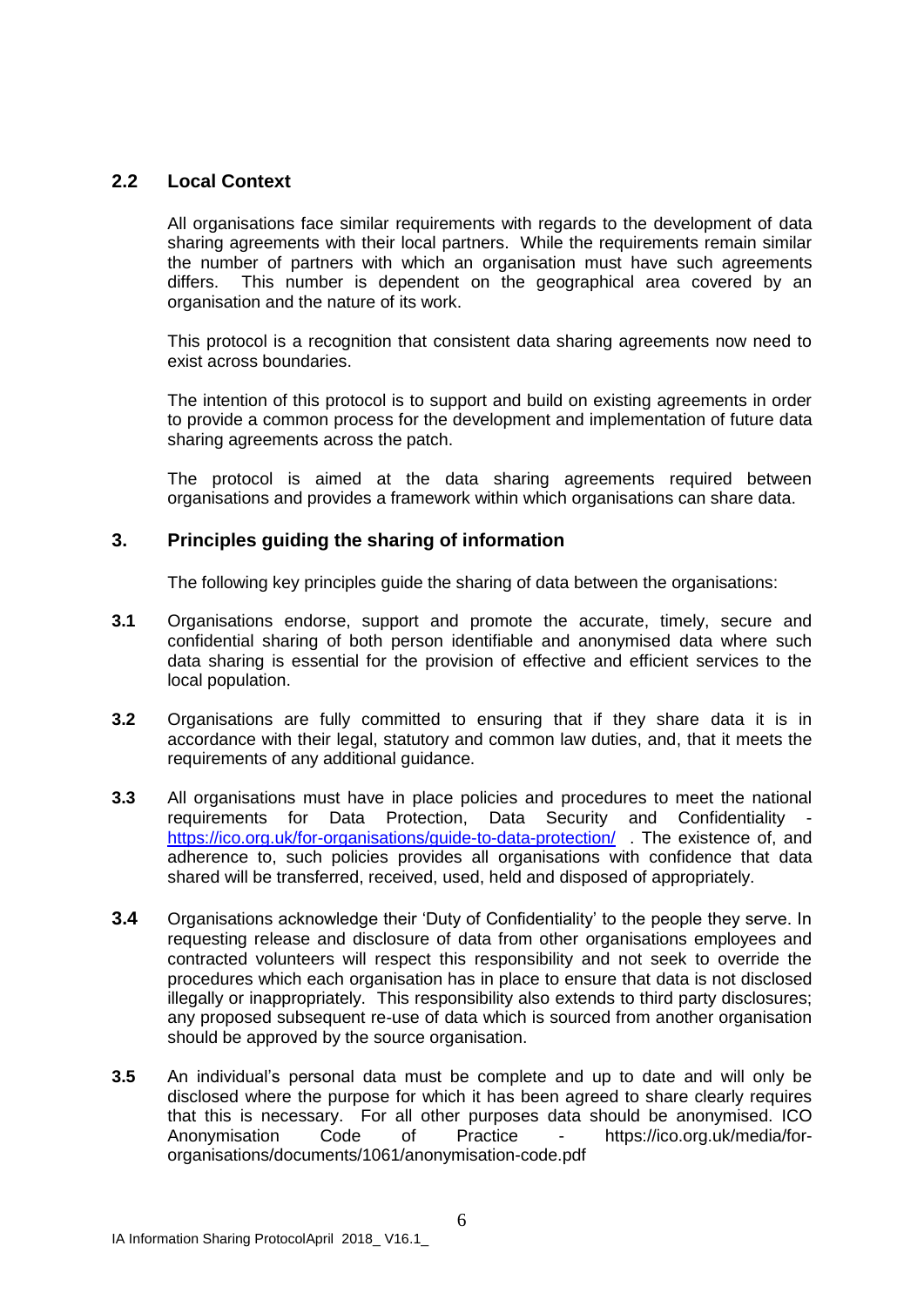- **3.6** Where it is agreed that the sharing of data is necessary, only that which is needed, relevant and appropriate will be shared and that would only be on a "need to know" basis.
- **3.7** When disclosing data about individual, organisations will clearly state whether the data being supplied is fact, opinion, or a combination of the two.
- **3.8** There will be occasions when it is legal and necessary for organisations to request that data supplied by them be kept confidential from the person concerned. Decisions of this kind will only be taken on statutory grounds and must be linked to a detrimental effect on the physical or mental wellbeing of that individual or other parties involved with that individual. The outcome of such requests and the reasons for taking such decision will be recorded.
- **3.9** Careful consideration will be given to the disclosure of data concerning a deceased person, and if necessary, further advice should be sought before such data is released.
- **3.10** All staff will be made aware that disclosure of personal data, which cannot be justified on legal or statutory grounds, whether inadvertently or intentionally, could be subject to disciplinary action.
- **3.11** Organisations are responsible for putting into place effective procedures to address complaints relating to the disclosure of data, and information about these procedures should be made available to service users.

#### **4. Consent**

- **4.1** Data is provided in confidence when it appears reasonable to assume that the provider of the data believed that this would be the case, or where a person receiving the data knows, or ought to know, that the data is being given in confidence. It is generally accepted that most (if not all) data provided by service users is confidential in nature. All organisations, which are party to this protocol accept the duty of confidentiality and will not disclose such data without the consent of the person concerned, unless there are statutory grounds or an overriding justification for doing so. In requesting release and disclosure of information from members of partner organisations, staff in all organisations will respect this responsibility and not seek to override the procedures which each organisation has in place to ensure that data is not disclosed illegally or inappropriately, this includes third party disclosures.
- **4.2** Organisations are fully committed to ensuring that they share data in accordance with their statutory duties. They are required to put in place procedures that will ensure that the principles of the Data Protection Legislation (GDPR/DPA 2018) and requirements of other relevant legislation are adhered to and underpin the sharing of data between their organisations.
- **4.3** As is required by the fair processing requirements of the Data Protection Legislation (GDPR/DPA 2018) individuals in contact with organisations will be fully informed about data that is to be obtained, held or disclosed about them. The individual has the right to request that processing of their data cease. .
- **4.4** As a **minimum**, individuals will be informed that data may be shared and the circumstances in which this could happen unless this poses a risk of harm or danger. Fair processing notices should always be in place. Consent can often be inferred from the circumstances in which data was given. However, it is always important that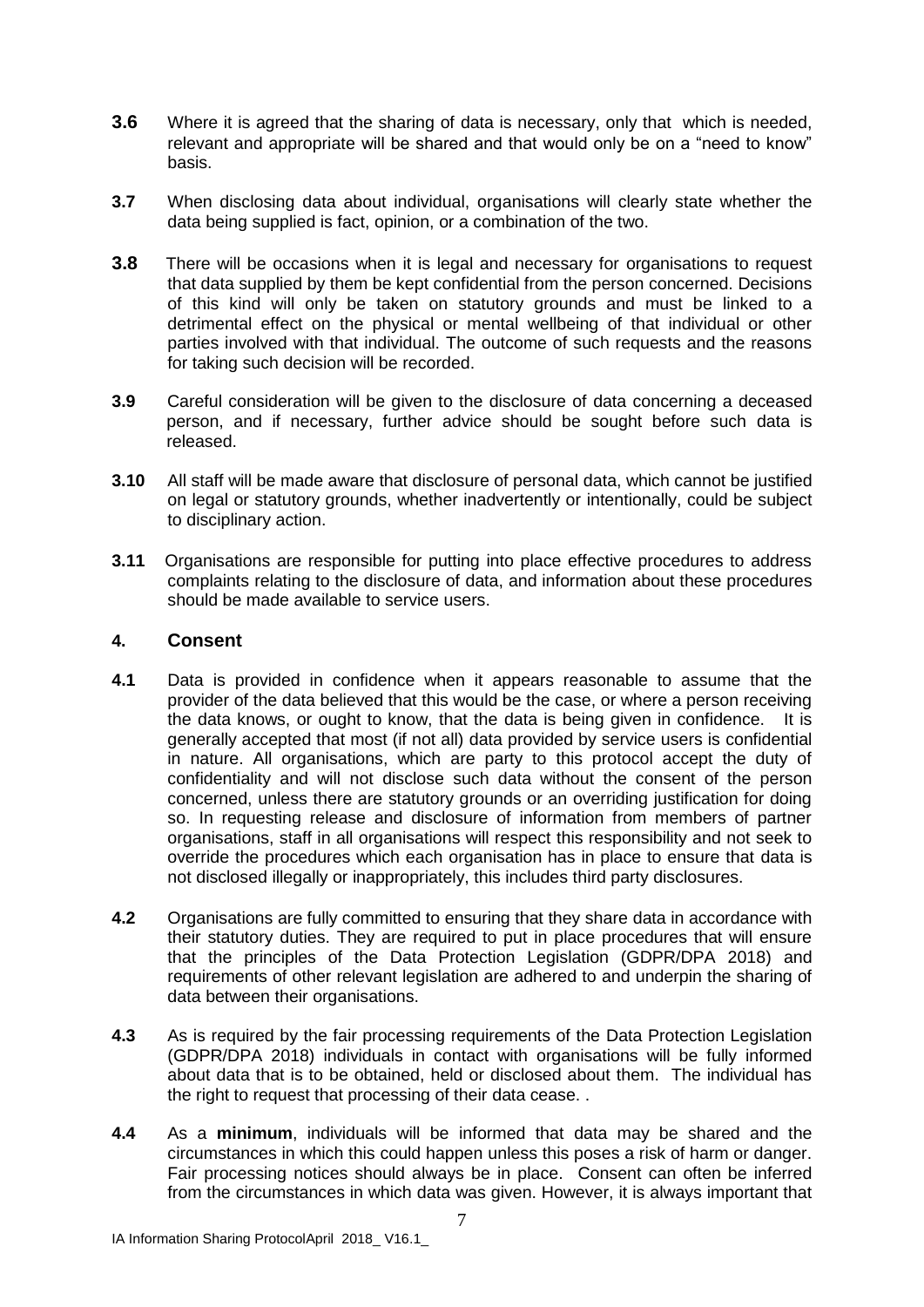the person giving consent understands who will see their data and the purpose to which it will be put. If there is any doubt as to whether a disclosure is supported by a legal, statutory requirement or an immediate serious risk explicit consent should be sought. Where an organisation has consent forms the service user should be requested to sign one. Consent can be given verbally and should be recorded and managed correctly. That it should be a positive opt in and that the methods to withdraw to consent should be given at the time consent was given. Consent should be as easy to withdraw as it was to give. Data Controllers can evidence how they comply with this

- **4.5** The individual's right to confidentiality are not absolute and may be overridden if evidence that disclosure for specific purposes is necessary in exceptional circumstances. Such as;
	- Where it is required by statute
	- Where not to share the data poses a public health risk
	- Where there is a risk of harm to any person
	- Where sharing is required to prevent serious crime. (This is not an exhaustive list)
		- o *Treason*
		- o *Murder*
		- o *Manslaughter*
		- o *Rape*
		- o *Acts of Terror*
		- o *Kidnapping*
		- o *Indecent assault constituting gross indecency*
		- o *Causing an explosion likely to endanger life or property*
		- o *Certain offences under the Firearms Act 1968*
		- o *Causing death by dangerous driving*
		- o *Hostage taking*
		- o *Torture*
		- o *Many drug-related offences*
		- o *Ship hijacking and Channel Tunnel train hijacking*
		- o *Taking indecent photographs of children*
		- o *Publication of obscene matter etc.*

Where the individual chooses to exercise their right not to provide express consent for data sharing, they must be advised of any constraints that this will put upon the service that can be provided, however the individuals wishes must be respected unless there is a statutory requirement or a significant risk of harm to an individual to override those wishes as indicated above.

- **4.6** Where the individual is unable to provide express consent due to incapacity, the professional concerned must take decisions about the use of data. This must take into consideration the individual's best interests and any previously expressed wishes, or the wishes of anyone who is authorised to act on behalf of the individual. Data must only be disclosed that is in the individuals best interest, and only as much data as is needed to support their care.
- **4.7** Where the individual to whom the data relates is a child, (under the age of 13), and it is determined that the individual has the competency to make decisions regarding the sharing of data they have provided in confidence, their wishes must be respected. Except in cases where the child has suffered, or is suffering abuse or neglect, when there is a legal duty to share data with Children's Social Care (CSC) and/or the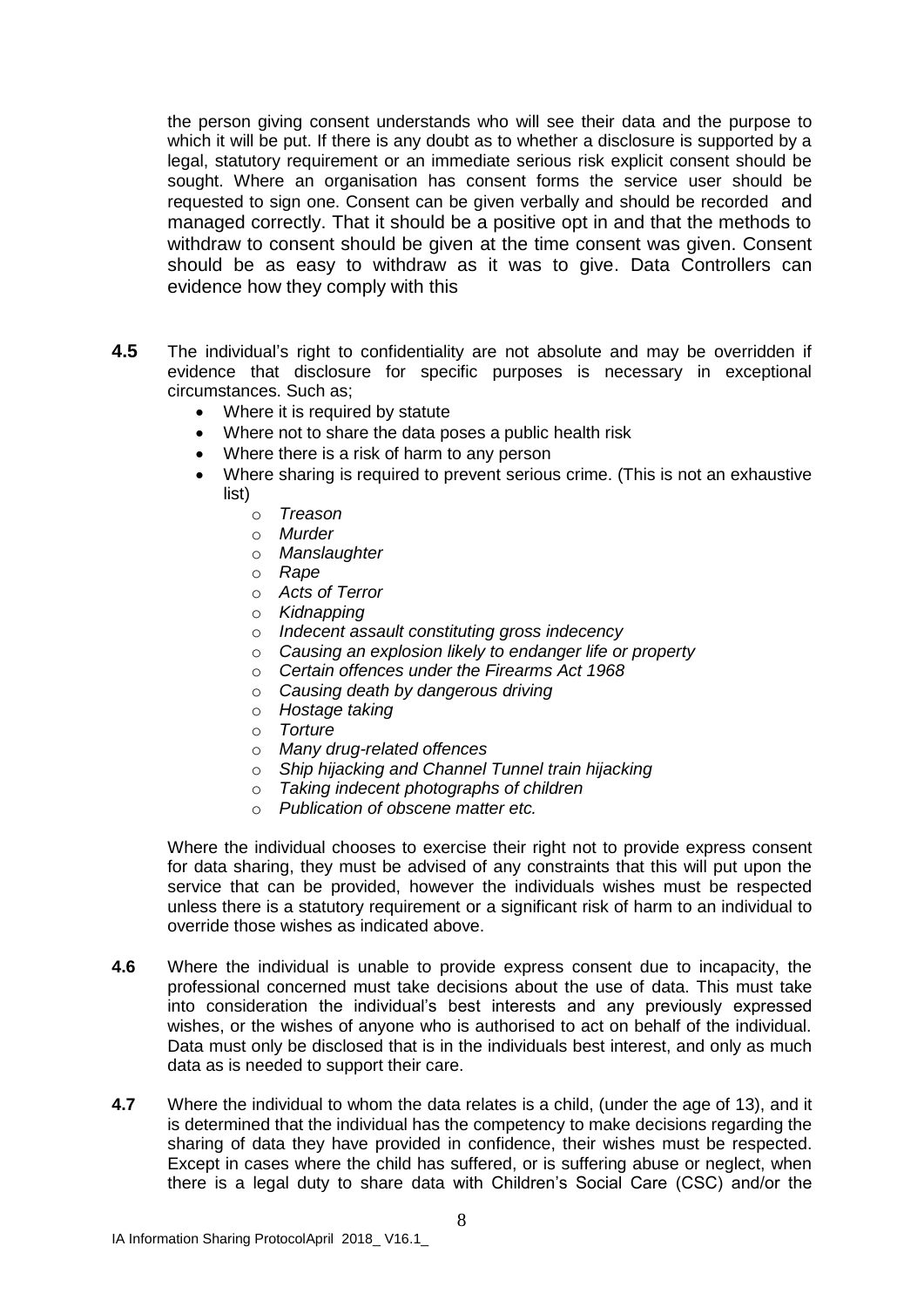Police. In other cases where the individual does not have the capacity to consent, express consent must be sought from the individual with parental responsibility (parent or guardian).

Young people aged 16 or 17 are presumed to be competent for the purposes of consent to treatment and are therefore entitled to the same duty of confidentiality as adults

#### **4.8 Safeguarding Children and Adults**

#### **Principles**

- Safeguarding children and adults is everyone's responsibility
- Abuse and neglect of children and adults is never acceptable
- Sharing data is crucial to protecting the child (even when the child or young person does not agree ) and vulnerable adults
- Failure to share appropriate data places children and adults at greater risk

Where the safety or welfare of a child is in doubt, staff must share data with the statutory agencies which can provide protection (Children's Social Care and Police). This is irrespective of whether the child and/or their parents or carers have given permission for the data to be shared. This is a legal duty under the Children Act 2004. Failure to share relevant data places a child in danger, and leaves the staff vulnerable to both professional misconduct and disciplinary consequences.

**All Adults and young people** over the age of 16 are assumed to have capacity to consent unless it is proven otherwise (Mental Capacity Act 2005).

- A person who lacks capacity at a certain time may be able to make that decision at a later date. Consideration should be given to whether the data needs to be shared now, or could wait until a time when the person is able to consent to the data being shared.
- The 5 Key Principles in the Mental Capacity Act should be taken into account in coming to a decision about a person's capacity.
- Where it is considered that a person does not have capacity, a record should be made of this decision and the steps taken by the professional to reach a decision about whether data should be shared
- **The capacity to be able to give consent can be assessed by considering:**
- has the person got the capacity to make this particular decision,
- have they got the capacity to understand and retain the information relevant to the decision,
- will they be able to understand the reasonably foreseeable consequences of deciding one way or the other,
- will they have the capacity to communicate the decision they have come to
- **4.9** Where professionals request that data supplied by them be kept confidential from the people who use services the outcome of this request and the reasons for taking the decision will be recorded. Decisions of this kind will only be taken on statutory grounds.

#### **4.10 Emergency Planning and Response**

In the event of the need to respond to an emergency involving any or all organisations, it is recognised that organisations may need to share sensitive personal data to respond to the emergency situation, where explicit consent has not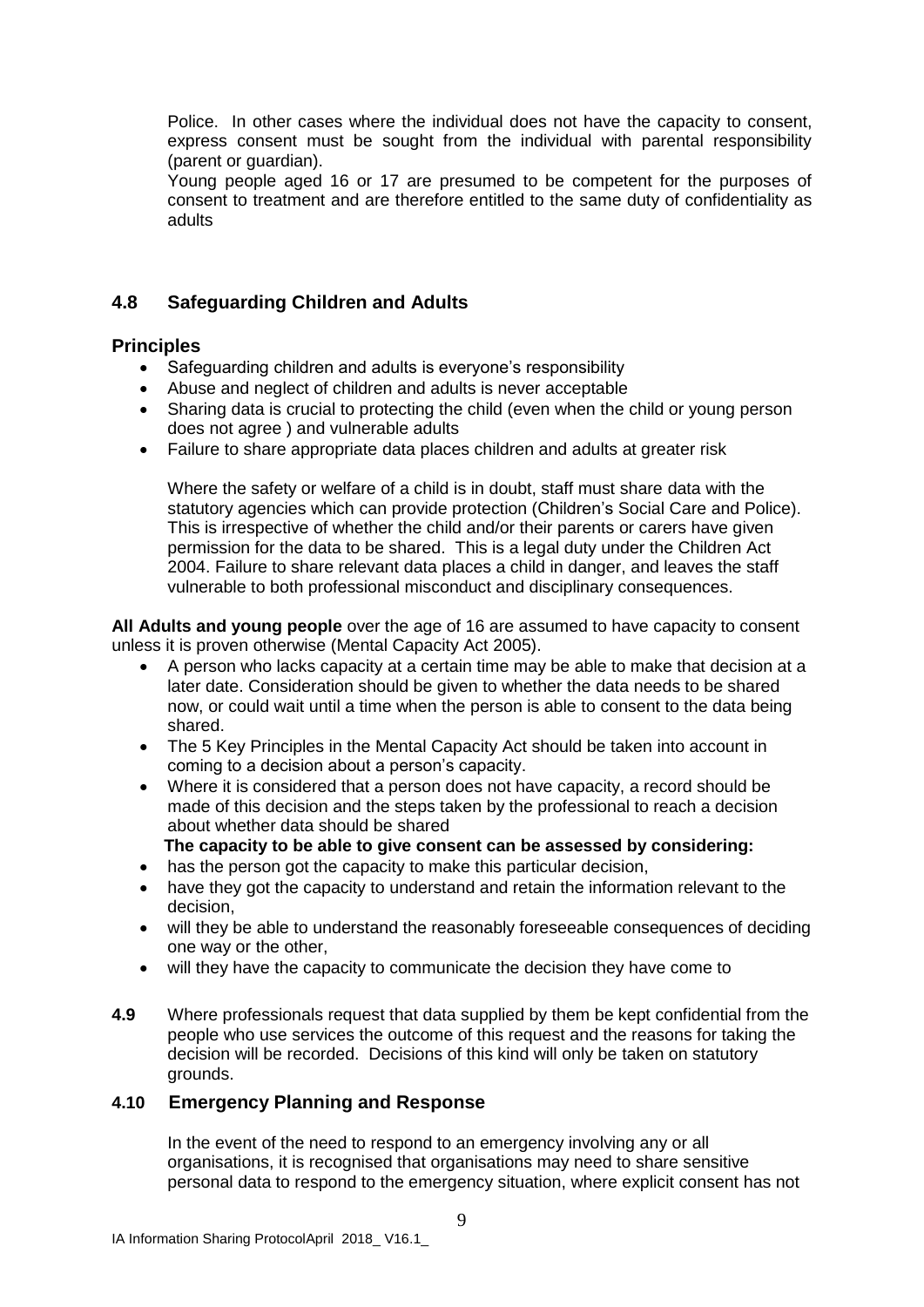been given, and where the emergency circumstances are incompatible with the initial purposes for which the personal data was originally collected. As is the case for sharing personal data about children to prevent or detect a serious crime, it may be entirely proportionate for local and regional emergency responders to share personal data to save life or prevent the possibility of serious harm. The absence of data sharing agreements should not prevent organisations from sharing data when responding to an actual emergency, and agencies take on board the lessons identified in previous Government reports relating to data sharing at the time of emergency response: *"There has been a culture of risk averseness among senior decision-makers or information managers in the emergency community surrounding data protection issues."*

The Data Protection and Sharing Guidance for Emergency Planners and Responders - [https://www.gov.uk/government/publications/data-protection-and-sharing-guidance](https://www.gov.uk/government/publications/data-protection-and-sharing-guidance-for-emergency-planners-and-responders)[for-emergency-planners-and-responders](https://www.gov.uk/government/publications/data-protection-and-sharing-guidance-for-emergency-planners-and-responders) gives more detail and guidance to assist regional emergency planners and responders in decision making about sharing information in the event of a large-scale emergency

#### **5. Supporting Policies, Procedures and Guidance**

#### **5.1 Supporting policies**

For members of the public and staff from different organisations to have confidence that data sharing takes place legally, securely and within relevant guidance all organisations have in place policies which meet the requirements for:

- Data Protection
- Confidentiality
- Information Security

These policies must cover manual, verbal and computer-based data. Processes must be in place within organisations to regularly monitor and improve the effectiveness of these policies.

#### **5.2 Access and Security Procedures**

All organisations will look to implementing secure solutions to support the safe transfer of data. Risk assessments will be carried out before the transfer of data is carried out and all reasonable steps to mitigate any risks identified will be taken Supporting documentation relating to the secure transfer, receipt, access to, storage and disposal of shared data should be made available to staff.

Each organisation will keep a log of all requests for data sharing received.

Each organisation will instigate a system of reporting back to the originator of data where actions have been taken on the basis of the data shared.

Organisations should put into place policies, procedures or guidelines covering:

- Communication by fax
- Communication by phone
- Electronic communication
- Verbal communication
- Written communication
- Use of personal data for purposes other than that agreed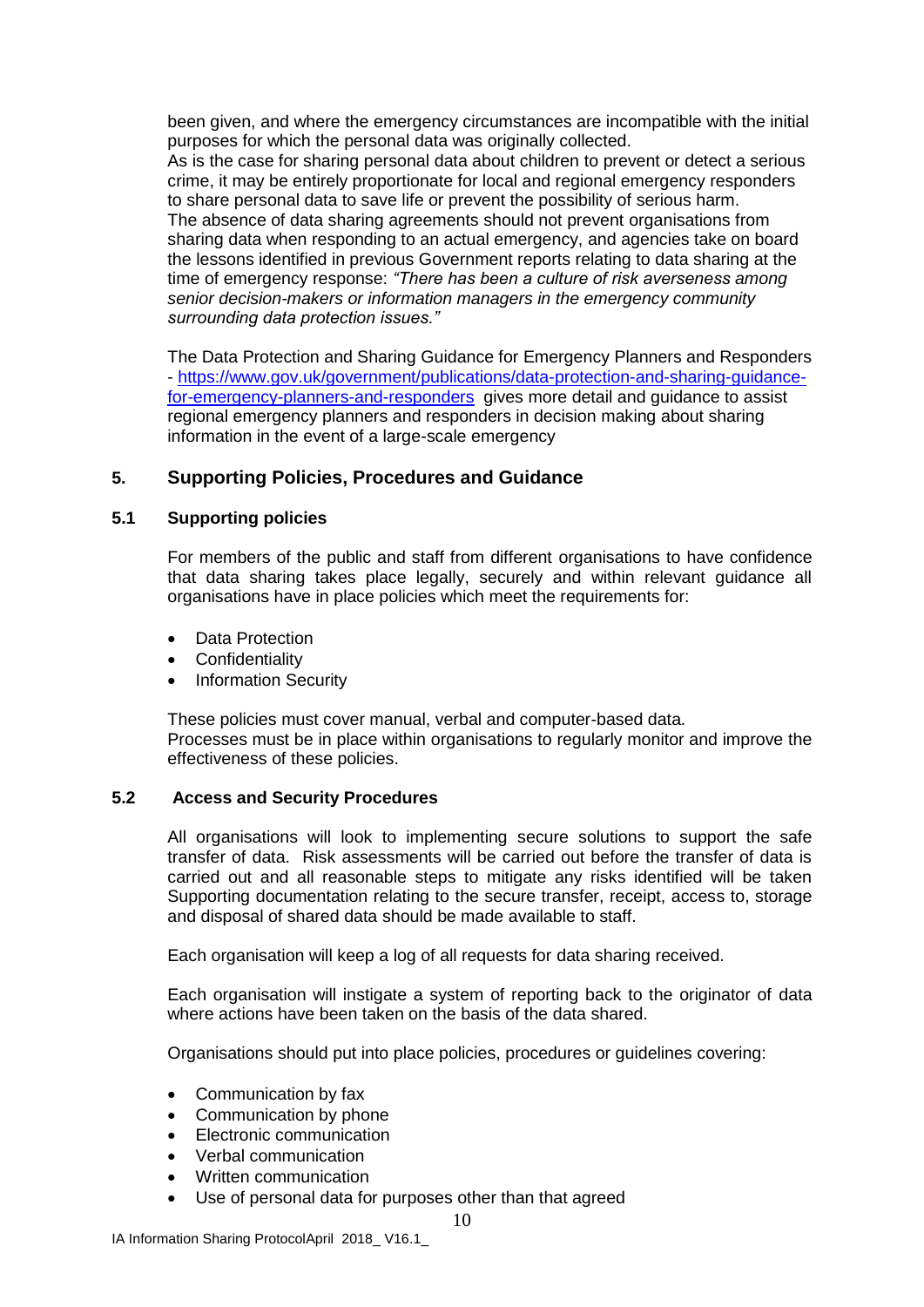- Access arrangements to shared records and databases
- Secure storage and disposal of confidential data

These policies, procedures or guidelines should be subject to regular monitoring and all organisations, as data controllers, should evidence that they have checked that their data shared with  $3<sup>rd</sup>$  party data processors is being kept and processed correctly.

 Organisations which process personal data must take appropriate measures against unauthorised or unlawful processing and against accidental loss, destruction of or damage to personal data. The Information Commissioner has the statutory power to impose a financial penalty on an organisation if satisfied that there has been a serious breach of one or more of the Data Protection principles and the breach was likely to cause substantial damage or distress. There are two levels of fines. The first is up to €10 million or 2% of the company's annual turnover of the previous financial year which ever is the higher. The second is up to €20 Million or 4% of the company's global annual turnover for the previous financial year whichever is the higher.

#### **5.3 Data security and protection Toolkit**

The Data security and protection Toolkit (DSPT) is an online tool that enables organisations to measure their performance against the information governance requirements.

- 1. To provide organisations with a means of self- assessing performance against key aspects of information governance, the toolkit contains a set of six initiatives or work areas as described below.
	- Information Governance Management
	- **Confidentiality and Data Protection Assurance**
	- Information Security Assurance
	- Clinical Information Assurance
	- **Secondary Uses Assurance**
	- Corporate Information Assurance

Within: General Practices, Commercial Third Parties, NHS Business Partners, Social Care Organisations, Pharmacies and all other NHS Organisations.

Note: V15 of the DSP Toolkit is very different in look, content and requirement and is expected to be released in June 2018

#### **5.4 Induction and continuing education**

To support the implementation of the above-mentioned policies and procedures appropriate staff induction, training programmes and awareness raising sessions are mandatory for all staff within the organisation. All training must include all aspects of Data protection, information security and safe data transfers.

#### **5.5 Data Quality**

Shared data needs to be of sufficient quality for its intended purpose; this is an essential requirement to all data users and underpins the timely and effective delivery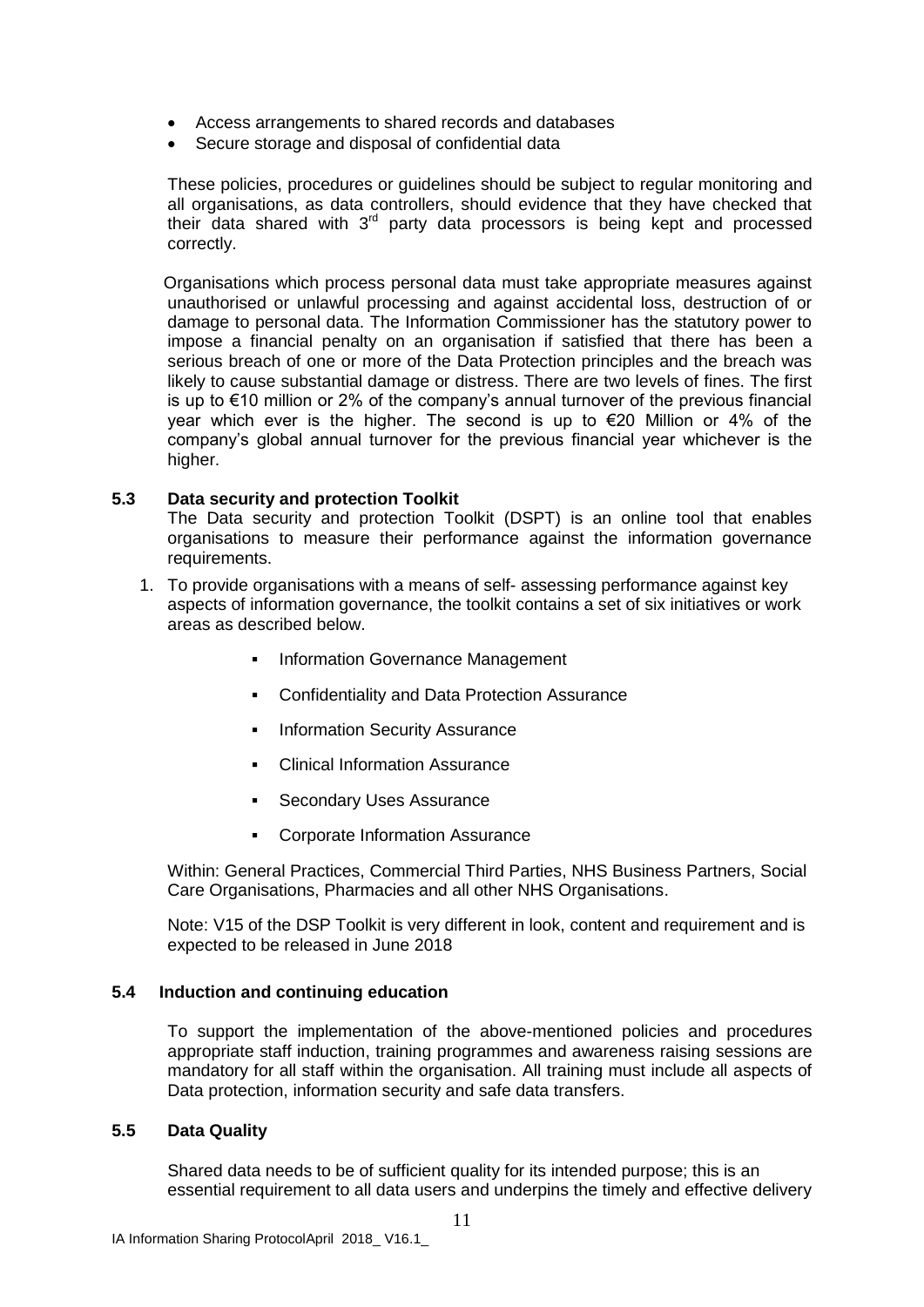of services to those in need. Several characteristics of good data quality have been identified and in summary they are:

**Accuracy** – Data should be accurate so as to present a fair picture of circumstances and enable informed decision-making at all appropriate levels. Definitions for data should be specific and unambiguous.

**Validity** – Data should represent clearly and appropriately the intended result and should be used in accordance with the correct application of any rules or definitions.

**Reliability** – Data should reflect stable and consistent data collection processes that need to be fit for purpose and incorporate controls and verification procedures.

**Timeliness** – Data input should occur on a regular ongoing basis rather than being stored to be input later. Verification procedures should be as close to the point of input as possible. Data must not be retained for longer than is necessary.

**Relevance** – Data collected should comprise the specific items of interest only. Sometimes definitions need to be modified to reflect changing circumstances in services and practices, to ensure that only relevant data of value to users is collected, analysed and used.

**Completeness** – All the relevant data must be recorded. Missing or invalid data can lead to incorrect judgement and poor decision-making.

#### **6. Approval, implementation and review**

#### **6.1 Agreeing the protocol**

This Protocol proposes a consistent approach to the development of data sharing agreements. Appendix III provides outline of the formal agreement format.

**6.2 Implementation** -Following approval of the protocol organisations will need to take action, either individually or jointly, on the following issues:

| Organisation                  | <b>Actions</b>                                                                                                                                                                                                                                                                                                                                                                                                                                                                                                                                                                                                                               |
|-------------------------------|----------------------------------------------------------------------------------------------------------------------------------------------------------------------------------------------------------------------------------------------------------------------------------------------------------------------------------------------------------------------------------------------------------------------------------------------------------------------------------------------------------------------------------------------------------------------------------------------------------------------------------------------|
| All organisations             | Promoting ownership of responsibilities<br>associated with the protocol<br>Ensuring dissemination and appropriate<br>٠<br>implementation<br>Reviewing existing support policies,<br>٠<br>procedures and guidance.<br>Agreeing training and awareness<br>٠<br>programmes<br>Auditing and monitoring the implementation<br>$\bullet$<br>and compliance of existing agreements<br>Establishing review processes<br>٠<br>Joint work to develop standard service<br>$\bullet$<br>specific agreements<br>Ensuring amendments to existing<br>$\bullet$<br>agreements<br>Agreeing audit processes<br>٠<br>Maintaining local registers of agreements. |
| Chief Officers/Boards of each |                                                                                                                                                                                                                                                                                                                                                                                                                                                                                                                                                                                                                                              |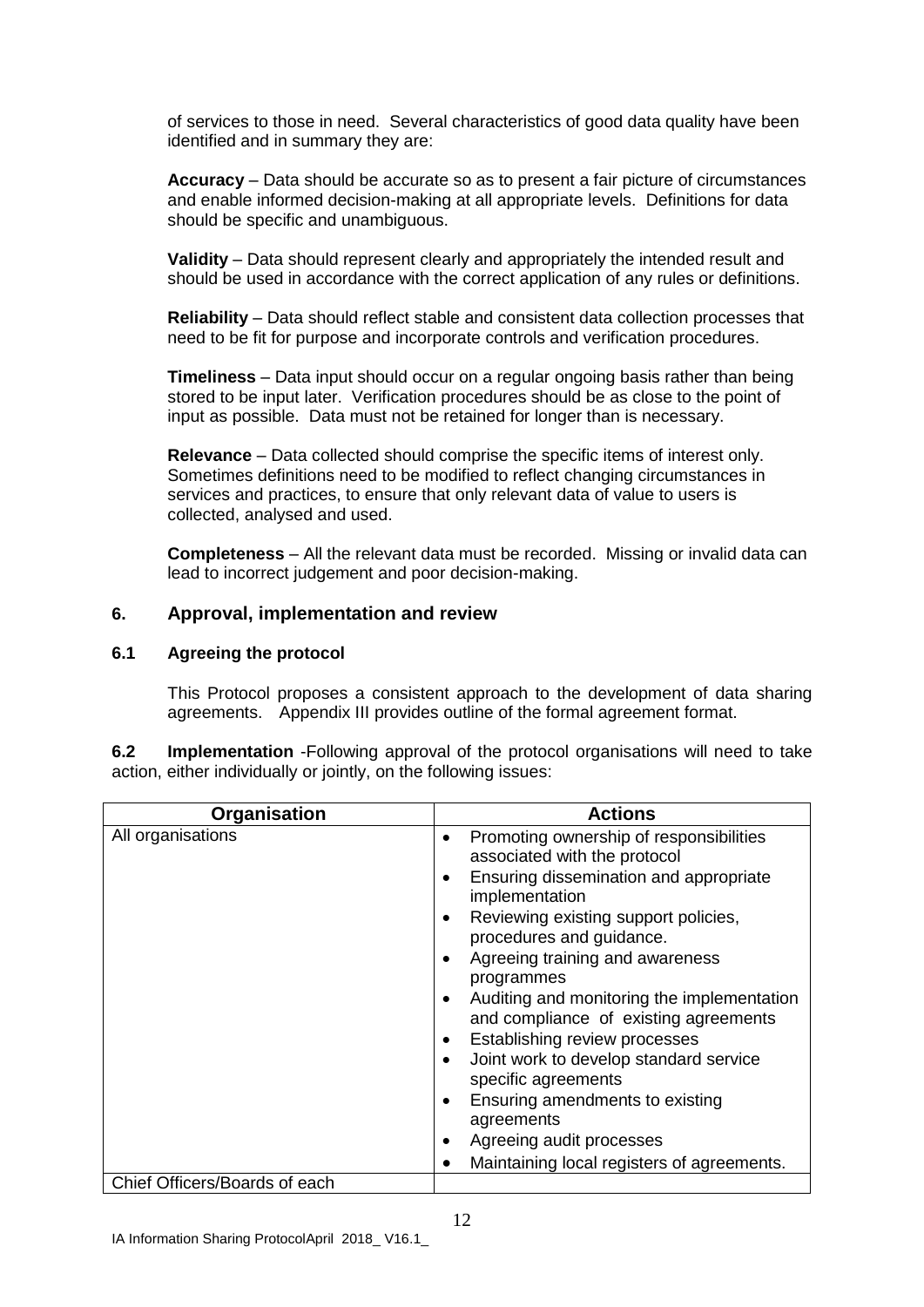| organisation or department/Caldicott | Reviewed every 3 years |
|--------------------------------------|------------------------|
| Guardians                            |                        |

#### **6.3 Monitoring and review processes**

Where not already in place, processes will be set up in each agency to adopt a risk management approach to breaches/problems in relation to the implementation of this agreement. Formal review of the protocol should be held at three yearly intervals unless legislative changes require immediate action.

Prior to the review date, agencies should submit feedback on the use of the protocol and propose options for addressing problems or amending procedures.

It is proposed that reviews would, in the first instance, be co-ordinated through the Data Sharing Protocol Review Group.

#### **7. Conclusion**

All organisations are in the position of having to balance the conflicting demands of the need and requirement to share information with other organisations with the responsibility to maintain the highest level of confidentiality.

This protocol acknowledges these competing demands and provides a means whereby members of the public, staff and the agencies can be confident that where data is shared it is done so appropriately and securely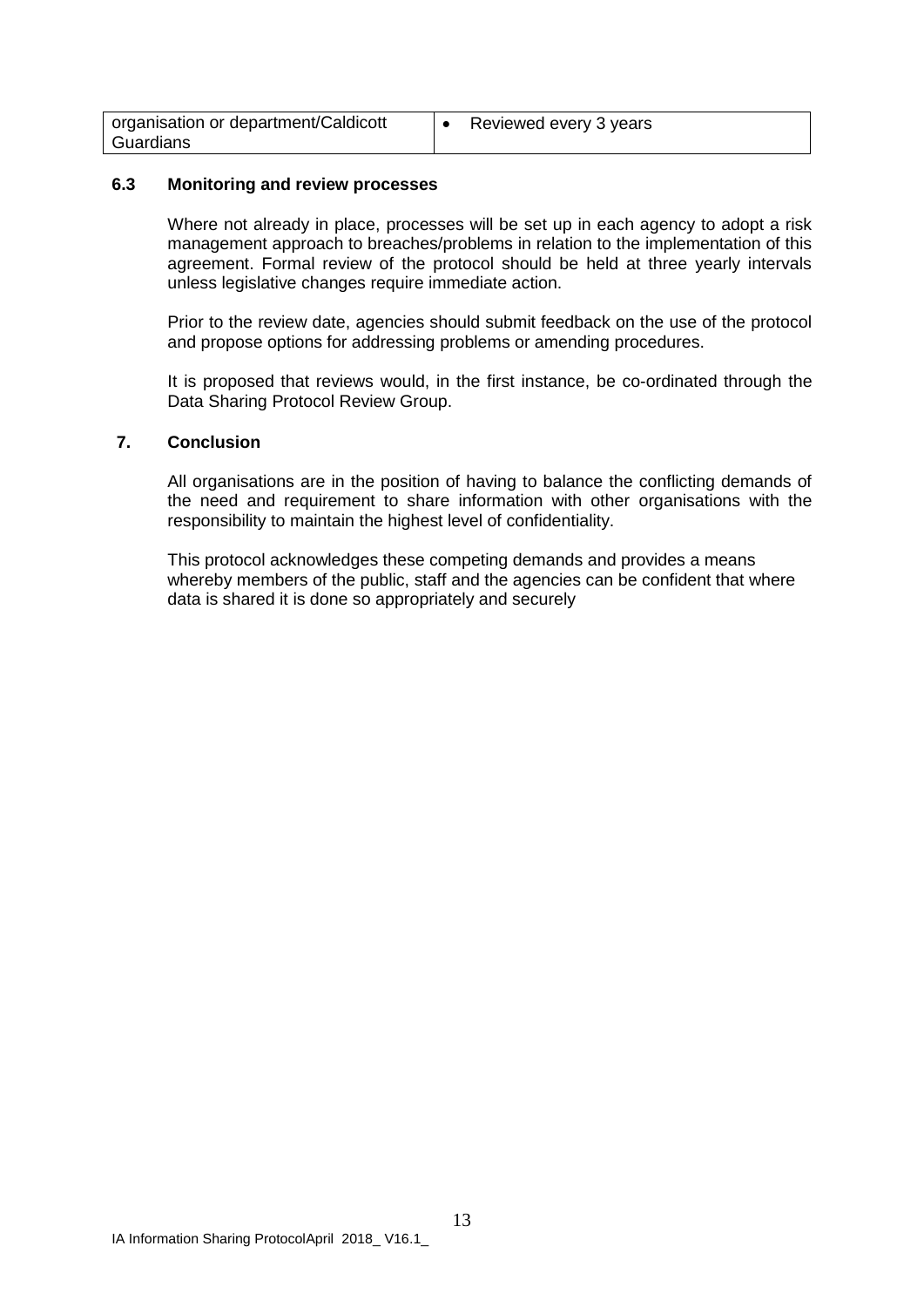## **Appendix 1 - Glossary of Terms**

**Agency -** A business or organisation providing a particular service on behalf of another business, person or group

**Anonymised Data** - This is data which does not identify an individual directly, and which cannot reasonably be used to determine identity. Anonymisation requires the removal of name, address, full postcode and any other detail or combination of details that might support identification.

**Caldicott Guardian -** A Caldicott Guardian is a senior person in the NHS responsible for protecting the confidentiality of patient and service-user information and enabling appropriate information-sharing.

**Data** - Within this Protocol data could include personal and/or special category data

**Data Controller -** a person who (either alone or jointly or in common with other persons) determines the purposes for which and the manner in which any personal data are, or are to be, processed

**Data Processor -** in relation to personal data, means any person (other than an employee of the data controller) who processes the data on behalf of the data controller

**Data Protection Officer -** A designated person within an organisation who is responsible for overseeing data protection strategy and implementation to ensure compliance with GDPR requirements and other Data Protection Laws.

**Data Recipient -** in relation to personal data, means any person to whom the data are disclosed

**Data Source –** The source the data was originally obtained from

**Data Subject -** means an individual who is the subject of personal data

**Disclosure** - The divulging or provision of access to data.

**Explicit Consent** - This means articulated agreement and relates to a clear and voluntary indication of preference of choice, usually given orally or in writing and freely given in circumstances where the available options and the consequences have been made clear.

**Implied Consent** - This means agreement that has been signalled by the behaviour of an individual with whom a discussion has been held about the issues and therefore understands the implications of the disclosure of data.

**Information Commissioner -** The UK's independent authority set up to [uphold information](https://ico.org.uk/about-the-ico/)  [rights in the public interest,](https://ico.org.uk/about-the-ico/) promoting openness by public bodies and data privacy for individuals [https://ico.org.uk](https://ico.org.uk/)

#### **Data Security and protection Toolkit**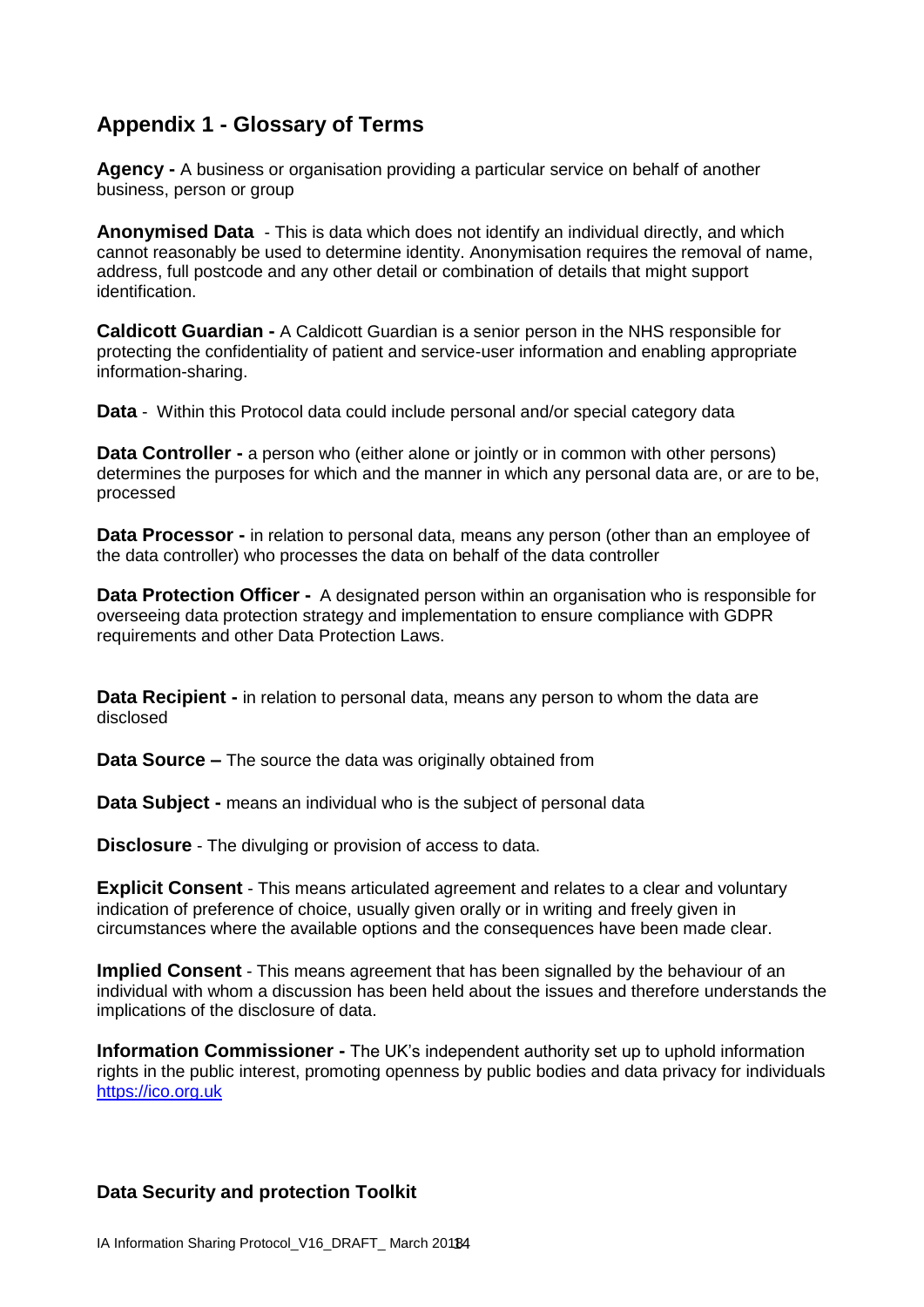Is an online system which allows NHS and Social Care organisations and partners to assess themselves against Department of Health Information Governance policies and standards. It also allows members of the public to view participating organisations' DSP Toolkit assessments.

**Information Sharing Protocol** - Is the high level document setting out the general reasons and principles for sharing data. The protocol will show that all signatory organisations are committed to maintaining agreed standards on handling data and will publish a list of senior signatories. It should be underpinned by data sharing agreements between the organisations who are actually sharing the data.

**Information Sharing Agreement** - Is a more detailed document the intention of which is to spell out how the organisations involved will operate the approach to data sharing. Agreements will be produced where organisations specifically identify a purpose to share data across organisational boundaries. The agreement should state whether partners are obliged to, or are merely enabled to, share data.

**Organisations** - Used in the context of this document to relate to the organisations specified within appendix IV which details the organisations that are signatories to this protocol.

**Special Category Personal Data** – A full description is available at the ICO's web site <https://ico.org.uk/for-organisations/guide-to-data-protection>

**Pseudonymisation** - "Pseudonymisation" of data means replacing any identifying characteristics of data with a pseudonym, or, in other words, a value which does not allow the data subject to be directly identified

**Senior Information Risk Owner (SIRO) –** Is an NHS Senior Management Board Member who will take overall ownership of the Organisation's Information Risk Policy and act as champion for information risk on the Board.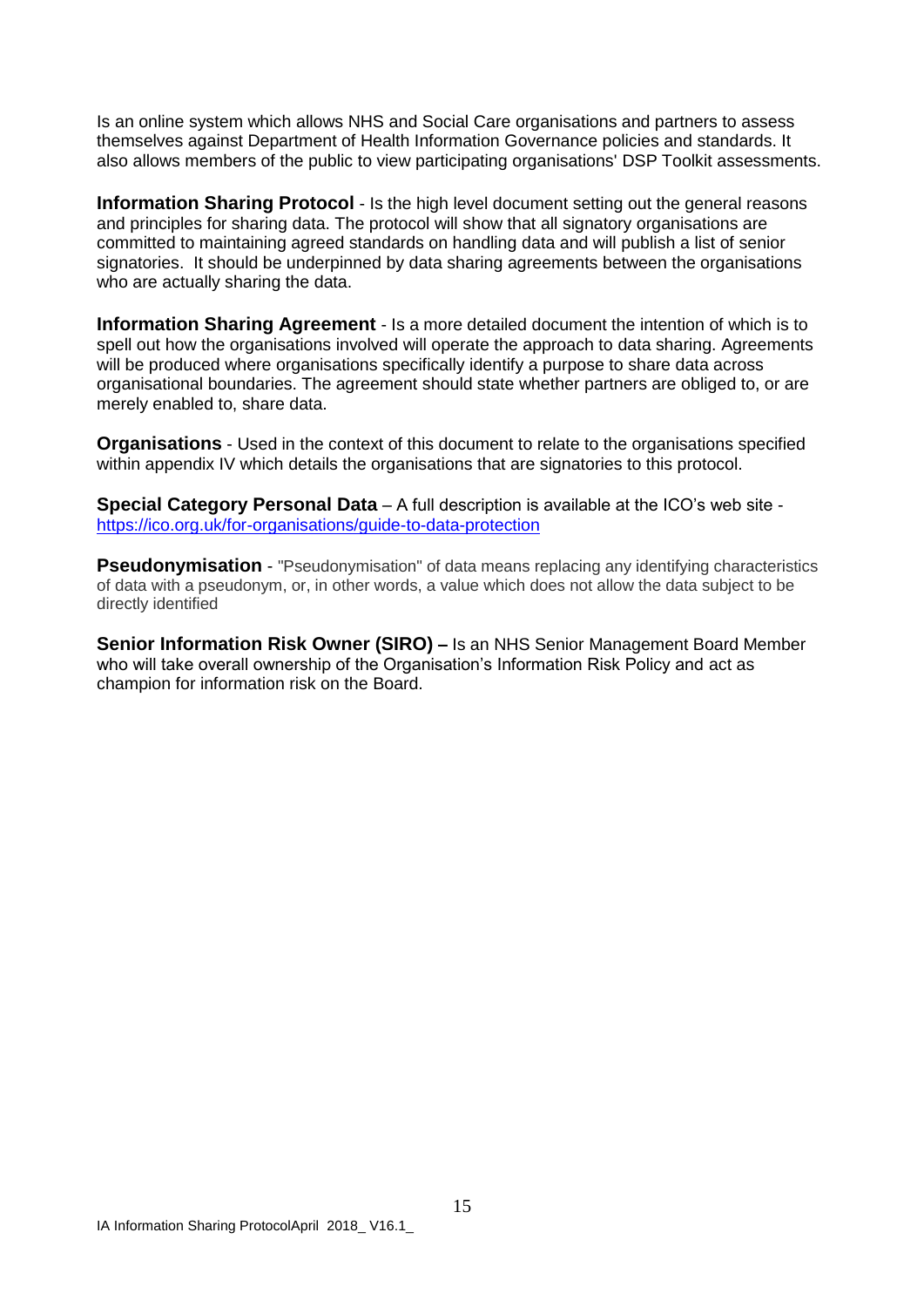#### **APPENDIX II**

#### **SUMMARY OF KEY LEGISLATION AND GUIDANCE**

(Detailed guidance should be available in all agencies for staff)

#### **Access to Health Records Act 1990** - <http://www.legislation.gov.uk/ukpga/1990/23/contents>

This Act provides rights of access to the health records of deceased individuals for their personal representatives and others having a claim on the deceased's estate. In other circumstances, disclosure of health records relating to the deceased should satisfy common law duty of confidence requirements. The Data Protection Act 2017 supersedes the Access to Health Records Act 1990 apart from the sections dealing with access to information about the deceased

#### **Data Protection Legislation (GDPR/DPA 2018)-** <https://ico.org.uk/> -

The key legislation governing the protection and use of identifiable patient/client data (Personal Data) is the Data Protection Legislation (GDPR/DPA 2018)

. The Act does not apply to data relating to the deceased.

The Act stipulates that anyone processing personal data comply with eight principles of good practice. These principles are legally enforceable.

a) processed lawfully, fairly and in a transparent manner in relation to individuals;

b) collected for specified, explicit and legitimate purposes and not further processed in a manner that is incompatible with those purposes; further processing for archiving purposes in the public interest, scientific or historical research purposes or statistical purposes shall not be considered to be incompatible with the initial purposes;

c) adequate, relevant and limited to what is necessary in relation to the purposes for which they are processed;

d) accurate and, where necessary, kept up to date; every reasonable step must be taken to ensure that personal data that are inaccurate, having regard to the purposes for which they are processed, are erased or rectified without delay;

e) kept in a form which permits identification of data subjects for no longer than is necessary for the purposes for which the personal data are processed; personal data may be stored for longer periods insofar as the personal data will be processed solely for archiving purposes in the public interest, scientific or historical research purposes or statistical purposes subject to implementation of the appropriate technical and organisational measures required by the GDPR in order to safeguard the rights and freedoms of individuals; and

f) processed in a manner that ensures appropriate security of the personal data, including protection against unauthorised or unlawful processing and against accidental loss, destruction or damage, using appropriate technical or organisational measures."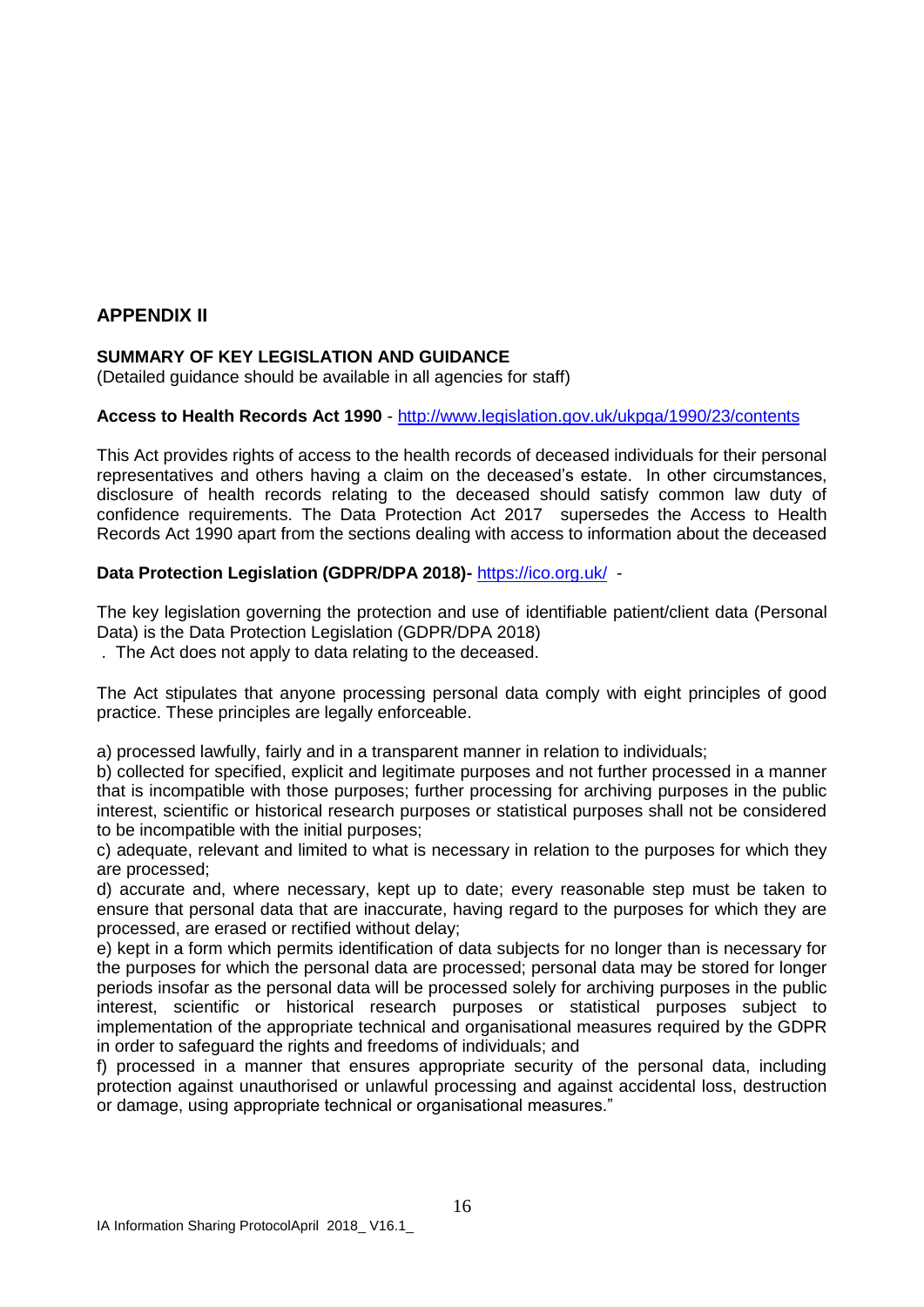Detailed information for staff about the requirements of the Act in relation to information sharing is available in each organisation.

#### **Crime and Disorder Act 1998 -** <http://www.legislation.gov.uk/ukpga/1998/37/contents>

The Crime and Disorder Act 1998 introduces measures to reduce crime and disorder, including the introduction of local crime partnerships around local authority boundaries to formulate and implement strategies for reducing crime and disorder in the local area. Section 115 of the Act provides that any person has the power to lawfully disclose information to the police, local authorities, probation service or health authorities (or persons acting on their behalf) where they do not otherwise have the power but only where it is necessary and expedient for the purposes of the Act. However, whilst all organisations have the power to disclose, Section 115 does not impose a requirement on them to exchange information and responsibility for the disclosure remains with the organisation that holds the data. It should be noted, however, that this does not exempt the provider from the requirements of the 2<sup>nd</sup> Data Protection principle.

#### **Human Rights Act 1998 -** <http://www.legislation.gov.uk/ukpga/1998/42/contents>

Article 8.1 of the Human Rights Act 1998 provides that "everyone has the right to respect for his private and family life, his home and his correspondence". This is however, a qualified right i.e., there are specified grounds upon which it may be legitimate for authorities to infringe or limit those rights and Article 8.2 provides "there shall be no interference by a public authority with the exercise of this right as it is in accordance with the law and is necessary in a democratic society in the interests of national security, public safety, or the economic well-being of the country, for the prevention of disorder or crime, for the protection of health or morals or for the protection of the rights and freedom of others".

The Act also requires public bodies to read and give effect to other legislation in a way that is compatible with these rights and makes it unlawful to act incompatibly with them. As a result these rights still need to be considered, even when there are special statutory powers to share information.

#### **Common Law duty of Confidentiality -**

[https://www.gov.uk/government/uploads/system/uploads/attachment\\_data/file/200146/Confidenti](https://www.gov.uk/government/uploads/system/uploads/attachment_data/file/200146/Confidentiality_-_NHS_Code_of_Practice.pdf) [ality\\_-\\_NHS\\_Code\\_of\\_Practice.pdf](https://www.gov.uk/government/uploads/system/uploads/attachment_data/file/200146/Confidentiality_-_NHS_Code_of_Practice.pdf)

All staff working in both the public and private sector are aware that they are subject to a common law Duty of Confidentiality and must abide by this. The duty of confidence only applies to identifiable information and not to aggregate data derived from such information or to information that has otherwise been effectively anonymised i.e., it is not possible for anyone to link the information to a specified individual.

The Duty of Confidentiality requires that unless there is a statutory requirement to use information that has been provided in confidence it should only be used for purposes that the subject has been informed about and has consented to. This duty is not absolute but should only be overridden if the holder of the information can justify disclosure as being in the public interest (e.g., to protect others from harm). Whilst it is not entirely clear under law whether or not a common law Duty of Confidence extends to the deceased, the Department of Health and professional bodies responsible for setting ethical standards for health professionals accept that this is the case.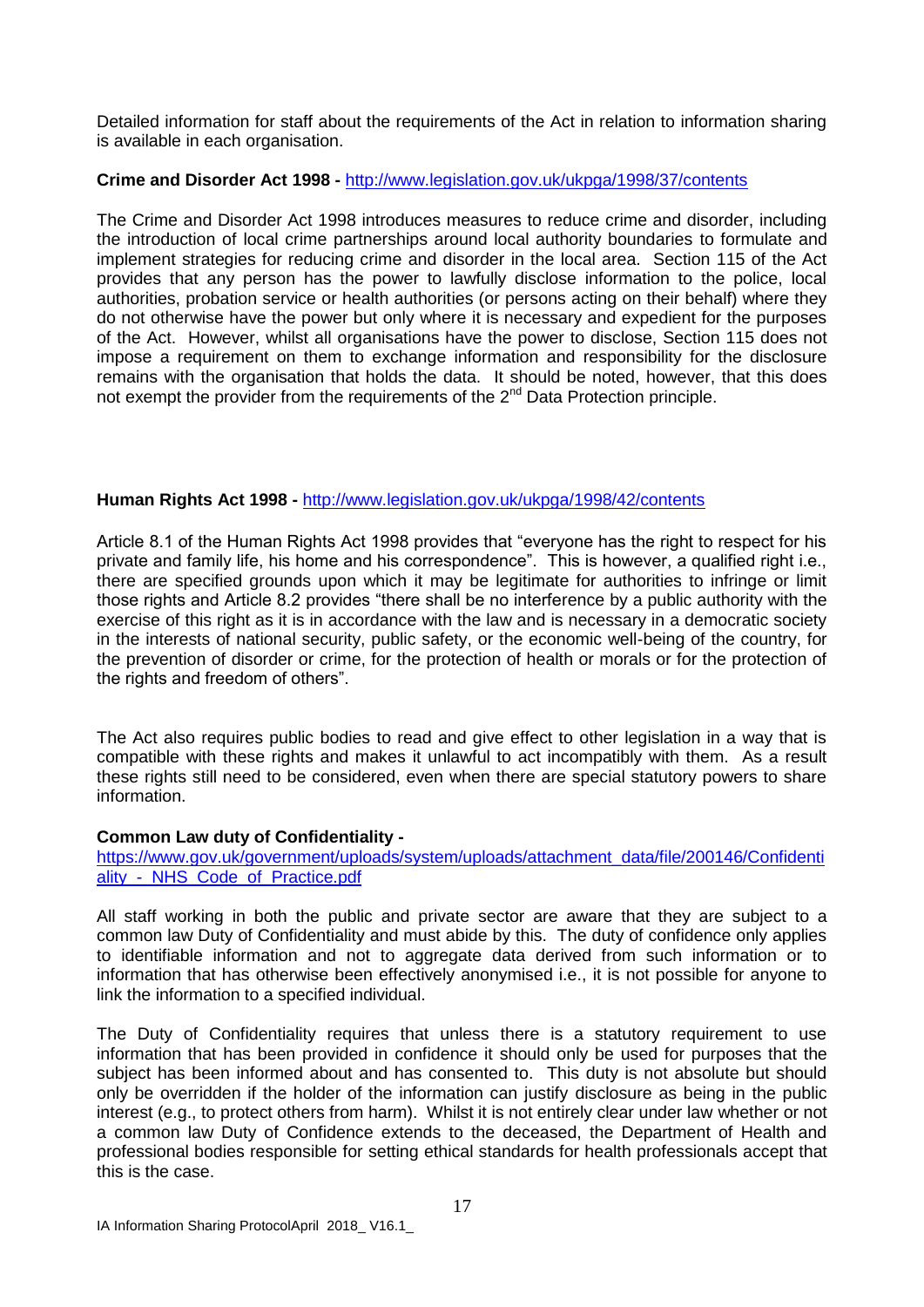#### **All organisations are subject to their own codes or standards relating to confidentiality.**

**Caldicott Report 1997** <http://www.ncbi.nlm.nih.gov/pmc/articles/PMC1769982/> **and the Caldicott 2 Review 2013** - [https://www.gov.uk/government/publications/the](https://www.gov.uk/government/publications/the-information-governance-review)[information-governance-review](https://www.gov.uk/government/publications/the-information-governance-review)

In December 2011 the Government announced that it wanted to allow patients' records and other NHS data to be shared with private life science companies, to make it easier for them to develop and test new drugs and treatments. Concerns were raised about what that might mean for patient confidentiality. This and other issues prompted the instigation of Caldicott 2, in which Dame Fiona was asked to review information issues across the health and social care system.

Dame Fiona first investigated issues surrounding confidentiality when she chaired a similar review in 1996-7 on the use of patient data in the NHS. That review recommended that the NHS adopt six principles (see below) for the protection of confidentiality, which became known as the "Caldicott principles". The review also recommended that NHS organisations appoint someone to take responsibility for ensuring the security of confidential information. These people became known as "Caldicott Guardians".

The reach of Caldicott 2 is far wider than the 1997 report. Its recommendations affect all organisations working in the health and social care sector – including local authorities. Its recommendations, if adopted, will have a significant impact on the way that local authorities operate.

- 1. **Justify the purpose(s) for using confidential information**
- 2. **Only transfer/use patient-identifiable information when absolutely necessary**
- 3. **Use the minimum identifiable information that is required**
- 4. **Access should be on a strict need to know basis**
- 5. **Everyone with access to identifiable information must understand his or her responsibilities**
- 6. **Understand and comply with the law**
- 7. **The duty to share personal confidential data can be as important as the duty to respect service user confidentiality.**

Only the NHS and Social Care are required to apply these principles and to nominate a senior person to act as a **Caldicott Guardian** responsible for safeguarding the confidentiality of patient information.

**Freedom of Information Act 2000 -** [https://ico.org.uk/for-organisations/guide-to-freedom-of](https://ico.org.uk/for-organisations/guide-to-freedom-of-information/what-is-the-foi-act/)[information/what-is-the-foi-act/](https://ico.org.uk/for-organisations/guide-to-freedom-of-information/what-is-the-foi-act/)

This Act provides clear statutory rights for those requesting information together with a strong enforcement regime. Under the terms of the Act, any member of the public will be able to apply for access to information held by bodies across the public sector. The release of personal information remains protected by the Data Protection Legislation (GDPR/DPA 2018).

**The Children Act 2004 -** <http://www.legislation.gov.uk/ukpga/2004/31/contents>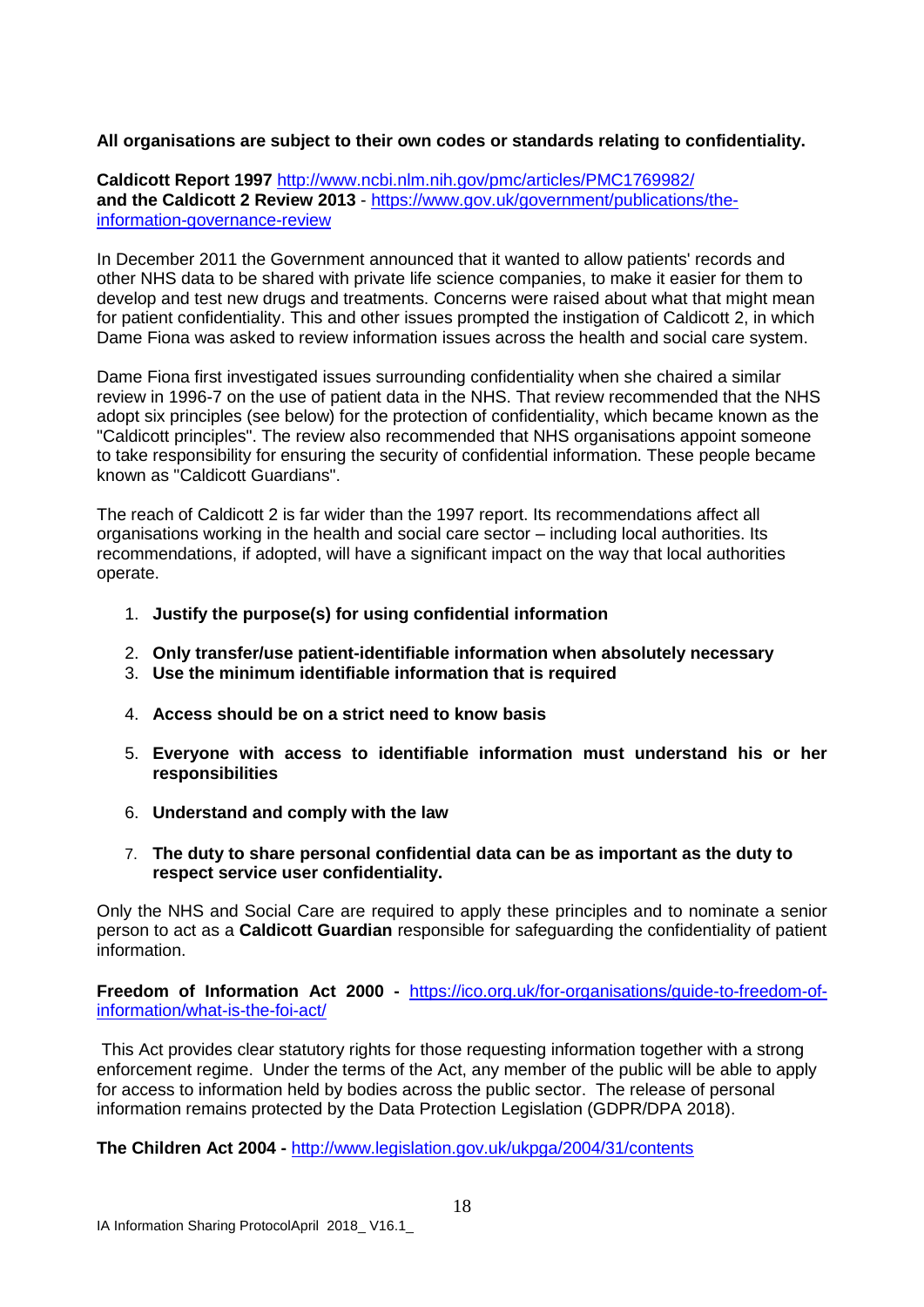The Act provides a legislative spine for the wider strategy to improve children's lives. This covers the universal services which every child accesses, and more targeted services for those with additional needs. The overall aim is to encourage integrated planning, commissioning and delivery of services as well as improve multi-disciplinary working, remove duplication and increase accountability. There is a duty to cooperate between relevant partners in the making of arrangements to improve the wellbeing of children.

#### **Data Protection Bill**

<https://ico.org.uk/for-organisations/data-protection-bill/>

#### **Data Protection Legislation (GDPR/DPA 2018)**

https://ico.org.uk/for-organisations/data-protection-reform/overview-of-the-gdpr/

#### **Health and Social Care Act 2012 -**

<http://www.legislation.gov.uk/ukpga/2012/7/contents/enacted>

The Health and Social Care Act 2012 underpins wide ranging reforms of the NHS since it was founded in 1948. Changes include the establishment of a National Health Service Commissioning Board and Clinical Commissioning Groups, as well as Health and Wellbeing Boards. The changes became operational on  $1<sup>st</sup>$  April 2013. The Act sets out provision relating to public health in the United Kingdom; public involvement in health and social care matters; scrutiny of health matters by local authorities and co-operation between local authorities and commissioners of health care services. The Act establishes a National Institute for Health and Care Excellence, and establishes the provision for health and social care.

The clinical commissioning organisations established by the Act must have a secure legal basis for every specific purpose for which they wish to use identifiable patient data. Where there is no such statutory legal basis either the consent of the patient is required to process personal confidential data or the data must be fully pseudonymised.

#### **Care Act 2014 -**

[https://www.gov.uk/government/uploads/system/uploads/attachment\\_data/file/365345/Making\\_S](https://www.gov.uk/government/uploads/system/uploads/attachment_data/file/365345/Making_Sure_the_Care_Act_Works_EASY_READ.pdf) ure the Care Act Works EASY READ.pdf

This Act incorporates a wide range of provisions relating to adult social care, including Safeguarding and most provisions come into force on 1 April 2014.

The sections with most relevance to information sharing are:

**Ss** 6&7: Duties to cooperate with other persons in the exercise of functions relating to adults with needs for care and support, and to carers.

**S37**: Duty to notify receiving LA when an adult receiving care and support moves.

**S45**: Duty to comply with request for information by Safeguarding Adults Board to enable or assist the SAB to exercise its functions. This could include information about individuals.

**S67**: Involvement of independent advocate in assessments, plans etc.

#### **Statutory guidance is available on all parts of this Act**.

**National Data Guardian for Health and Care consultation: Review of Data Security, Consent and Opt-Outs**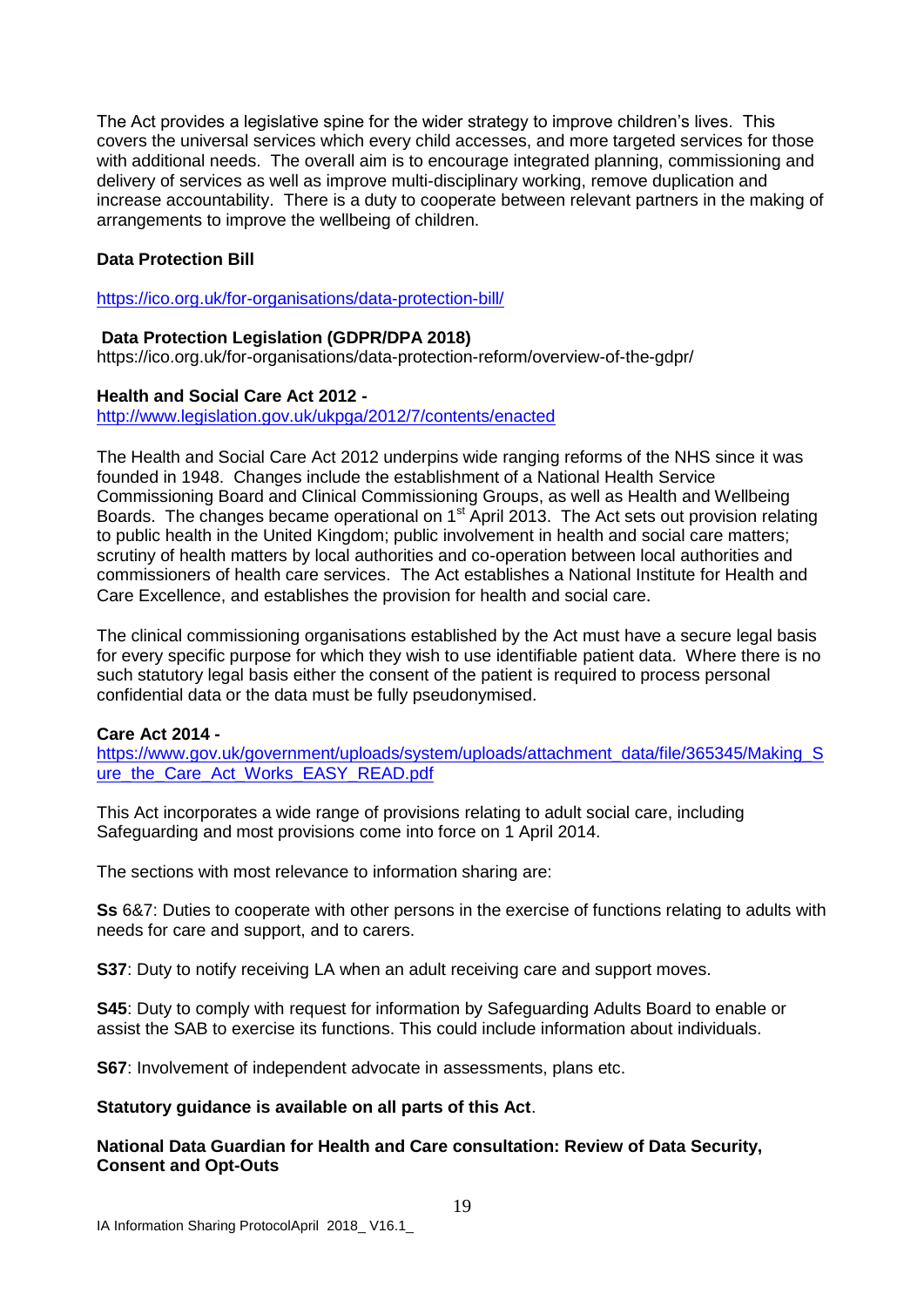Both the National Data Guardian Consultation Notice and the Information Commissioners response

[https://ico.org.uk/about-the-ico/consultations/national-data-guardian-for-health-and-care](https://ico.org.uk/about-the-ico/consultations/national-data-guardian-for-health-and-care-consultation-review-of-data-security-consent-and-opt-outs/)[consultation-review-of-data-security-consent-and-opt-outs/](https://ico.org.uk/about-the-ico/consultations/national-data-guardian-for-health-and-care-consultation-review-of-data-security-consent-and-opt-outs/)

#### **Other relevant legislation**

- Civil Contingencies Act 2004
- Criminal Justice Act 2003
- Criminal Procedures and Investigations Act 1996
- Education Act 2002
- Homelessness Act 2002
- Local Government Act 2000
- Mental Capacity Act 2005
- Mental Health Act 1983
- Regulation of Investigatory Powers Act 2000
- Safeguarding Vulnerable Groups Act 2006

#### **There are statutory restrictions on passing on information linked to:**

NHS (Venereal Disease) Regulations 1974 Human Fertilisation and Embryology Act 1990 Abortion Regulations 1991

#### **Further Guidance**

HM Government Publications: Information Sharing: Guidance for practitioners and managers Information Sharing: Pocket Guide Available at [www.education.gov.uk/publications](http://www.teachernet.gov.uk/publications) to download

**ICO Publications -** Fors a full index of the ICO's data protection and privacy and electronic communications guidance for organisations**- [https://ico.org.uk/for](https://ico.org.uk/for-organisations/guidance-index/data-protection-and-privacy-and-electronic-communications/)[organisations/guidance-index/data-protection-and-privacy-and-electronic](https://ico.org.uk/for-organisations/guidance-index/data-protection-and-privacy-and-electronic-communications/)[communications/](https://ico.org.uk/for-organisations/guidance-index/data-protection-and-privacy-and-electronic-communications/)**

Anonymisation Data Processing Data Protection Data Sharing **Notification** Personal Data Privacy Notices **Security** Subject Access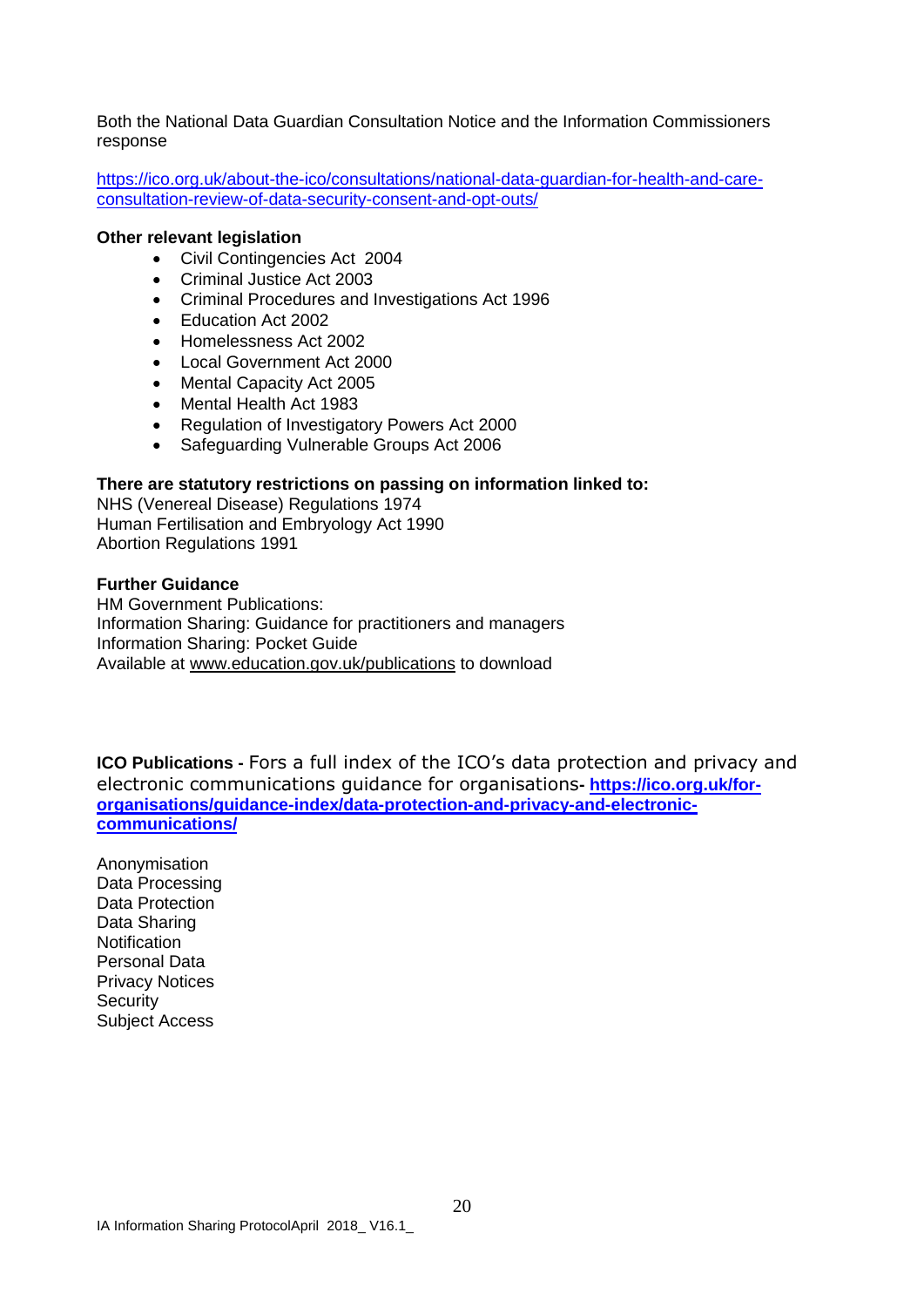#### **Appendix III**

## **DATA SHARING AGREEMENT**

**This agreement is to be used in conjunction with the Inter Agency Information Sharing Protocol and complies with all the guidance therein.**

#### **1. Parties to this agreement**

| <b>Organisations Name</b>     |  |
|-------------------------------|--|
| <b>Address</b>                |  |
| <b>Responsible Manager</b>    |  |
| <b>Contact Details</b>        |  |
| <b>Source/Recipient?</b>      |  |
| <b>Authorised</b>             |  |
| <b>Signatory/Date</b>         |  |
| (Caldicott Guardian,          |  |
| <b>SIRO, Chief Executive,</b> |  |
| Director etc.).               |  |

| <b>Organisations Name</b>     |  |
|-------------------------------|--|
| <b>Address</b>                |  |
| <b>Responsible Manager</b>    |  |
| <b>Contact Details</b>        |  |
| <b>Source/Recipient?</b>      |  |
| <b>Authorised</b>             |  |
| <b>Signatory/Date</b>         |  |
| (Caldicott Guardian,          |  |
| <b>SIRO, Chief Executive,</b> |  |
| Director etc.).               |  |

| <b>Organisations Name</b>     |  |
|-------------------------------|--|
| <b>Address</b>                |  |
| <b>Responsible Manager</b>    |  |
| <b>Contact Details</b>        |  |
| <b>Source/Recipient?</b>      |  |
| <b>Authorised</b>             |  |
| <b>Signatory/Date</b>         |  |
| (Caldicott Guardian,          |  |
| <b>SIRO, Chief Executive,</b> |  |
| Director etc.).               |  |

**Date of Agreement**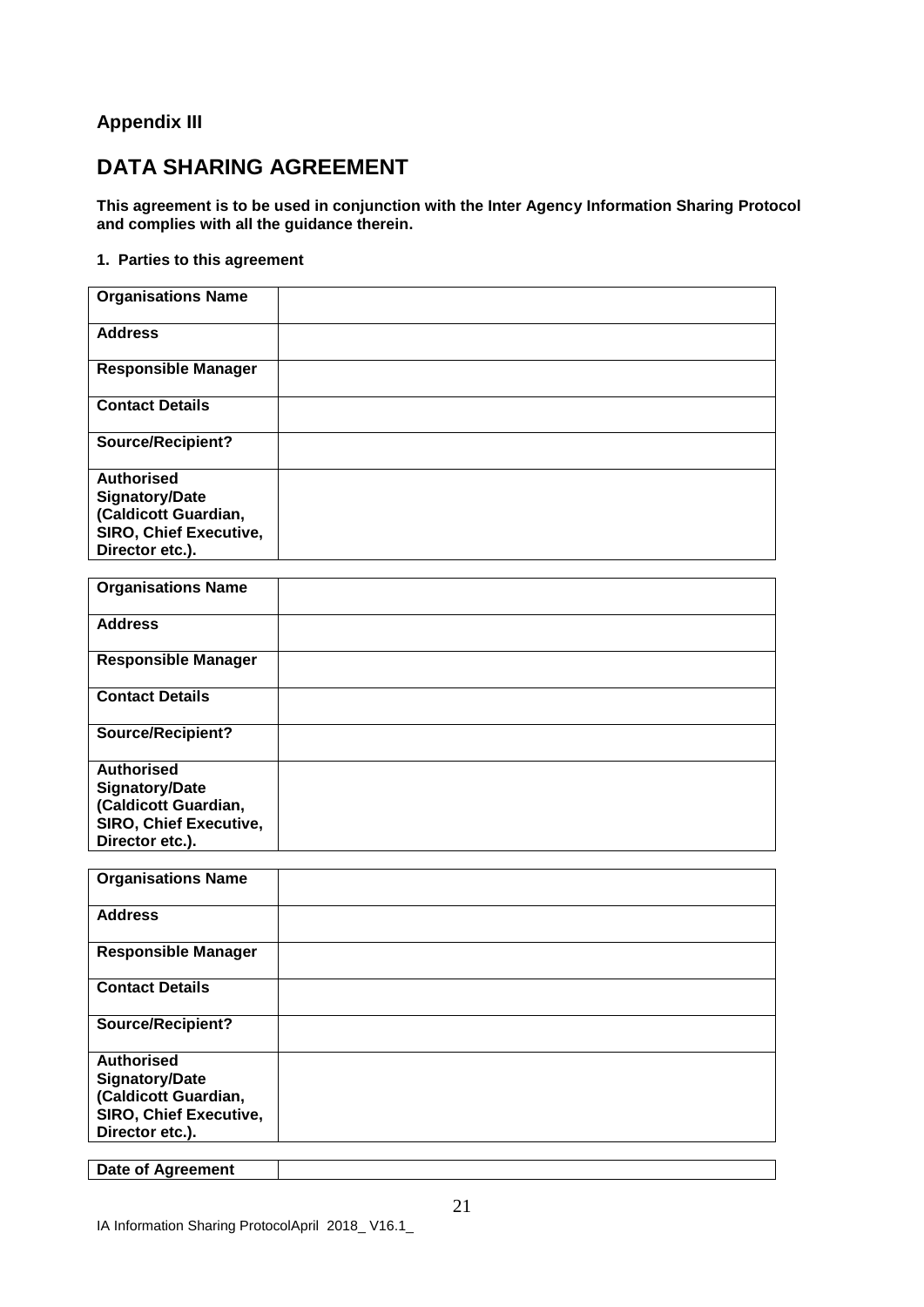| 2. Specific purpose(s) for which the data sharing is required (all intended purposes should be |
|------------------------------------------------------------------------------------------------|
| described, it may be appropriate to describe each one on a separate pro forma)                 |

#### **3. Type and status of data shared**

| Is the data 'person identifiable'?                 | Yes/No |
|----------------------------------------------------|--------|
| Has explicit consent been given and recorded?      | Yes/No |
| Has implied consent been recorded?                 | Yes/No |
| Is the subject aware that sharing will take place? | Yes/No |
|                                                    |        |
| Is the data anonymised?                            | Yes/No |

#### **4. Legal basis for sharing where no consent is given**

#### **5. Data Items shared**

This list must be comprehensive and include ALL data items that are to be shared. All data items to be shared must be justifiable as necessary for the purpose. The service user/staff member should be aware that the information will be shared and have consented to it. For the purpose of delivering care implied consent is sufficient. You should tailor this section to suit your organisations specific needs.

| <b>Service User Data</b>                                                                                       | Yes/No | Comment |
|----------------------------------------------------------------------------------------------------------------|--------|---------|
| Name, address, Date of<br>Birth, Gender, GP                                                                    |        |         |
| <b>Identifying numbers</b><br>(NHS No. etc.)                                                                   |        |         |
| <b>Next of Kin, Emergency</b><br><b>Contact, Carer Details</b>                                                 |        |         |
| <b>Clinical Details</b><br>(Clinical details should only be<br>shared where there is a<br>justifiable purpose) |        |         |
| <b>Basic Clinical Details</b><br>(Condition and relevant care<br>requirements)                                 |        |         |

IA Information Sharing ProtocolApril 2018\_ V16.1\_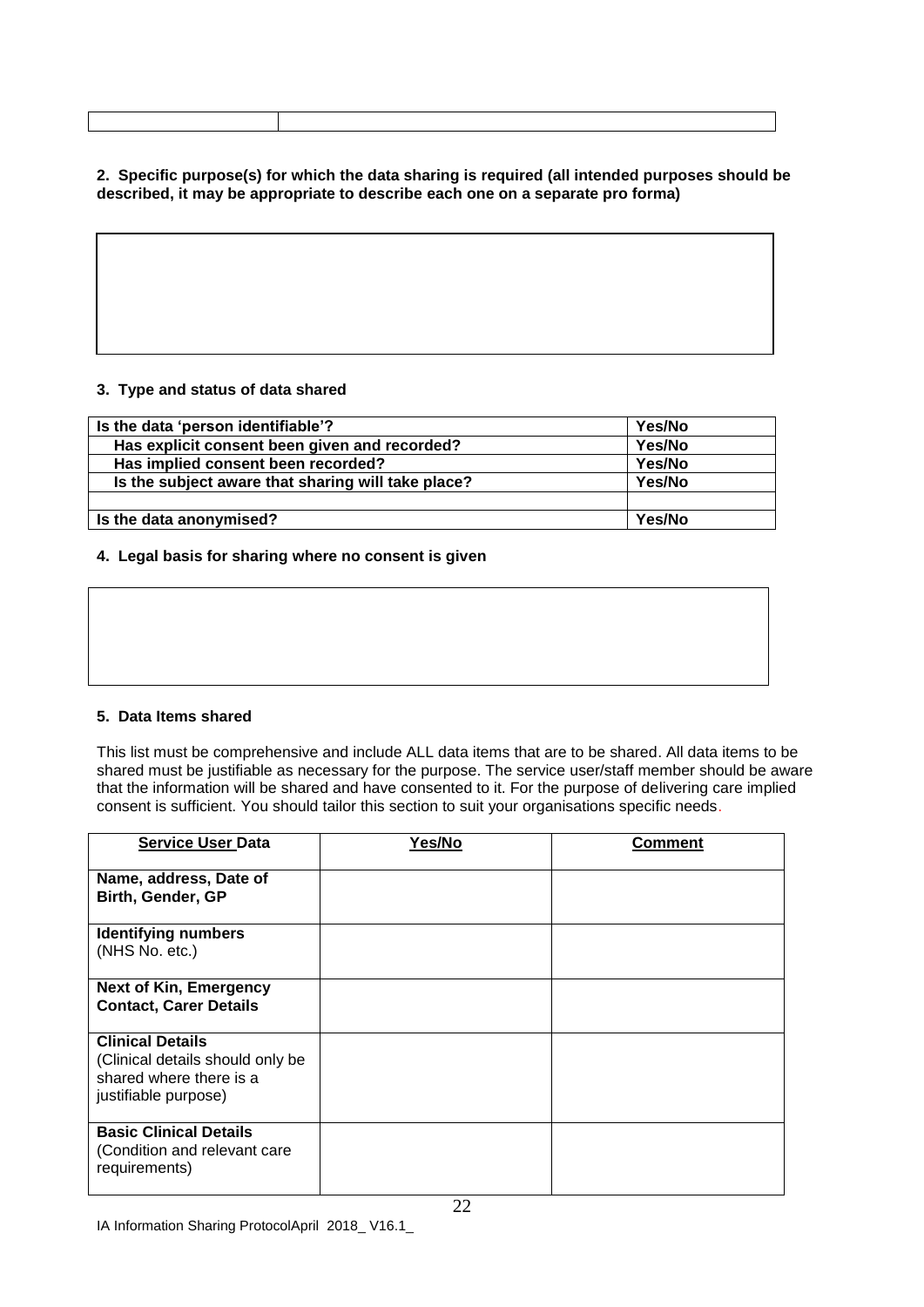| <b>Full Clinical Details</b>                                                      |        |                |
|-----------------------------------------------------------------------------------|--------|----------------|
| (May include medical history,<br>test results, clinical letters,<br>reports etc.) |        |                |
| Other                                                                             |        |                |
| (Should only be shared where                                                      |        |                |
| there is a justifiable purpose)                                                   |        |                |
| <b>Risk Factors</b>                                                               |        |                |
| <b>Other (Please Explain)</b>                                                     |        |                |
|                                                                                   |        |                |
| <b>Staff Information</b>                                                          | Yes/No | <b>Comment</b> |
| Name, Job Title, Work Base,                                                       |        |                |
| <b>Work Team, Line Manager</b>                                                    |        |                |
| <b>Identifiers Such As Payroll</b><br>No. NI Number                               |        |                |
| Home Address, Date of Birth                                                       |        |                |
| and Next of Kin                                                                   |        |                |
| <b>Full Employment Record</b>                                                     |        |                |

#### **6. Protective Marking**

| Is Protective marking/Classification relevant to this information? | Yes/No |
|--------------------------------------------------------------------|--------|
|                                                                    |        |
| If yes please use the system relevant to your Organisation         |        |
|                                                                    |        |
|                                                                    |        |
|                                                                    |        |

**[https://www.gov.uk/government/uploads/system/uploads/attachment\\_data/file/251480/Government](https://www.gov.uk/government/uploads/system/uploads/attachment_data/file/251480/Government-Security-Classifications-April-2014.pdf) [-Security-Classifications-April-2014.pdf](https://www.gov.uk/government/uploads/system/uploads/attachment_data/file/251480/Government-Security-Classifications-April-2014.pdf)**

#### **7. Data Transfer Method**

All parties to this agreement are responsible for ensuring that appropriate security and confidentiality procedures are in place to protect the transfer, storage and use of the shared, person identifiable data.

| <b>Regular flow (specify frequency)</b> |  |
|-----------------------------------------|--|
| Ad hoc                                  |  |
|                                         |  |
| More than 21 items per flow             |  |
| Less than 21 items per flow             |  |

Give full details of how the transfer will be made and what security measures will be in place e.g. encryption, business secure mail or recorded signed for etc.

| Face to face                  |  |
|-------------------------------|--|
| <b>Telephone</b>              |  |
| Safe haven fax (or faxed      |  |
| following procedure)          |  |
| Electronically (state method) |  |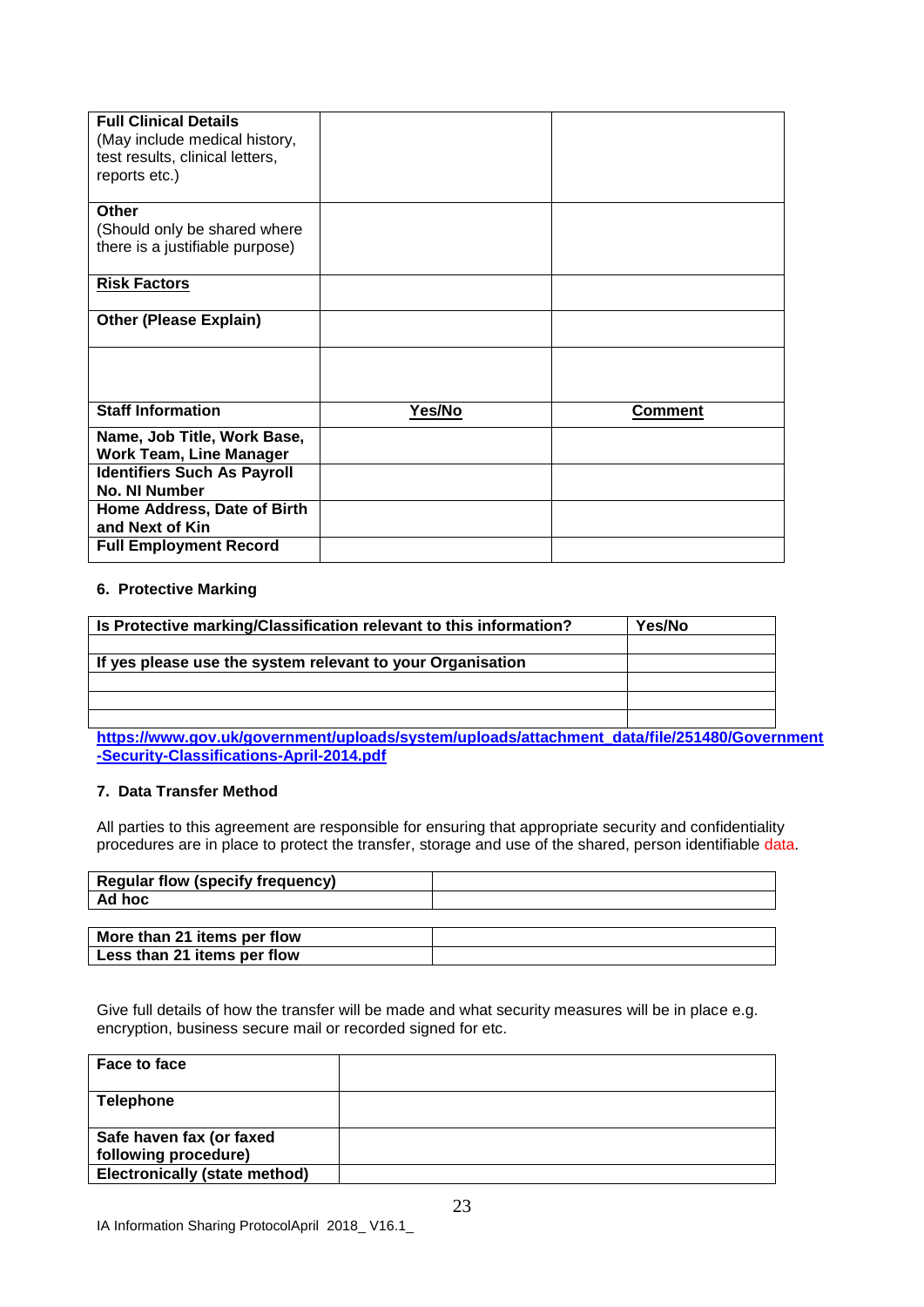| <b>Secure E Mail</b>             |  |
|----------------------------------|--|
| <b>Secure Mail</b>               |  |
| <b>Secure Courier</b>            |  |
| <b>Encrypted Removable Media</b> |  |
| Other                            |  |

| Has a risk assessment been carried out on<br>the chosen methods of transfer? | Yes/No |
|------------------------------------------------------------------------------|--------|
| .<br>_ _ _ _                                                                 |        |

# **What are the identified risks?**

#### **8. Audit and Review**

| <b>Organisations Name</b>  |  |
|----------------------------|--|
| <b>Address</b>             |  |
| <b>Responsible Manager</b> |  |
| <b>Contact number</b>      |  |
| <b>Review Date</b>         |  |

#### **INCIDENTS**

**Any incidents occurring as a result of this agreement should be reported to the signatories of all affected organisations. They will then pass on the information in accordance with incident reporting procedures within their own organisation if appropriate. Organisations will agree to share information in order to help investigate any such incidents**

**9.**

| . .                                                               |  |
|-------------------------------------------------------------------|--|
| <b>Subject Access Requests Will Be Directed</b><br>To.            |  |
| <b>Special Arrangements For Subject Access</b><br><b>Requests</b> |  |

**10.**

| .                                |  |
|----------------------------------|--|
| <b>Retention Period For Data</b> |  |
| Disposal Method For Data         |  |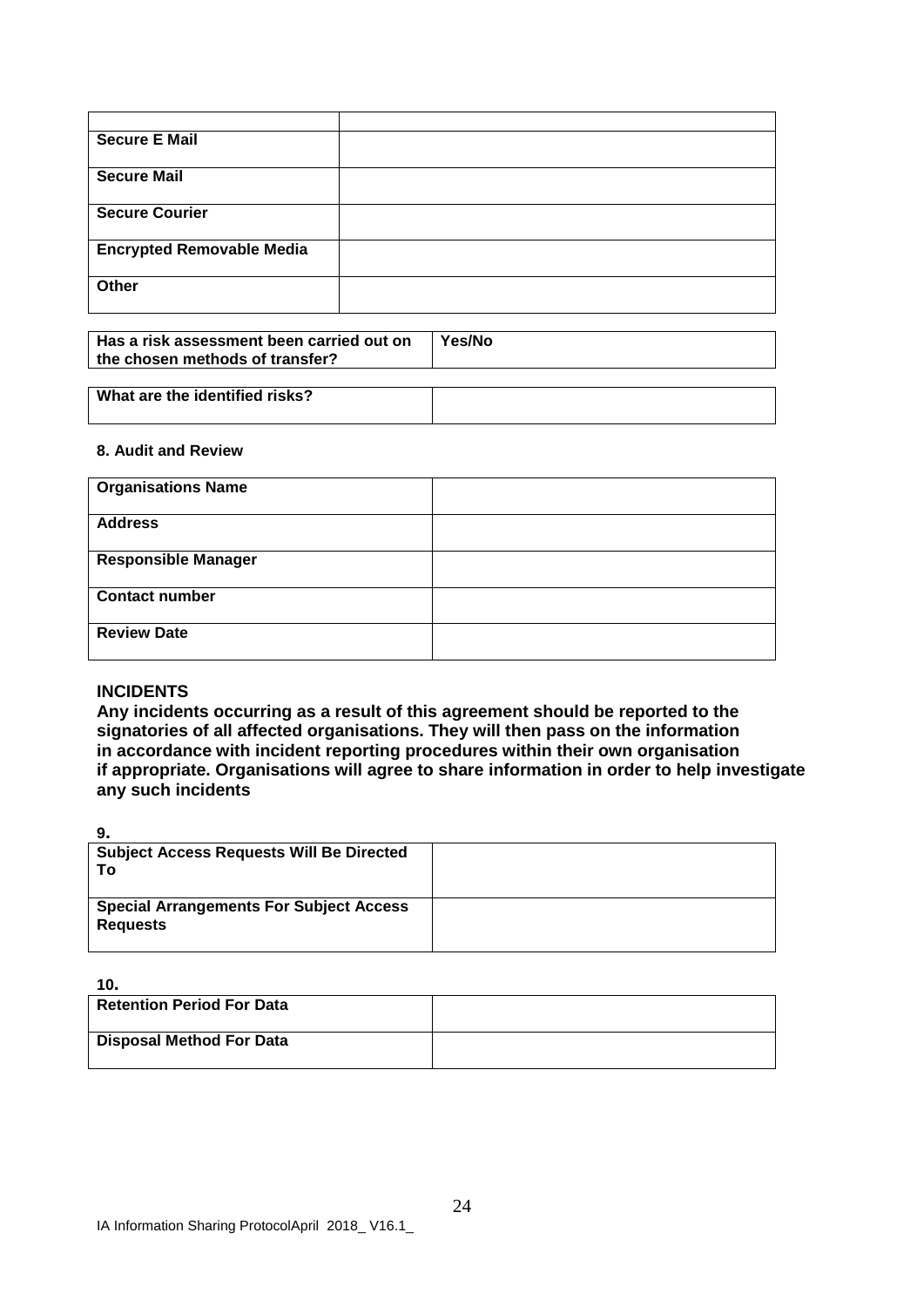#### **APPENDIX IV**

#### **INTER-AGENCY INFORMATION SHARING PROTOCOL**

### **MEMORANDUM OF AGREEMENT**

The signatory organisations to this agreement endorse the vital importance of the sharing of data between the organisations to support the provision of effective and efficient services to the populations of the local area.

The signatory organisations are committed to working in partnership on this and future data sharing activities and recognise that without such sharing the increasing amount of initiatives requiring a multi-agency approach cannot be fully achieved.

The signatory organisations accept and support the principles and processes identified in the Inter-Agency Information Sharing Protocol.

The signatory organisations are committed to ensuring that their organisations have in place the appropriate policies, procedures and training to maintain the security and confidentiality of shared data.

The signatory organisations are committed to the monitoring and review of the data sharing processes arising from this protocol.

The signatory should be the Caldicott Guardian, SIRO, Chief Executive or a Director of the organisation.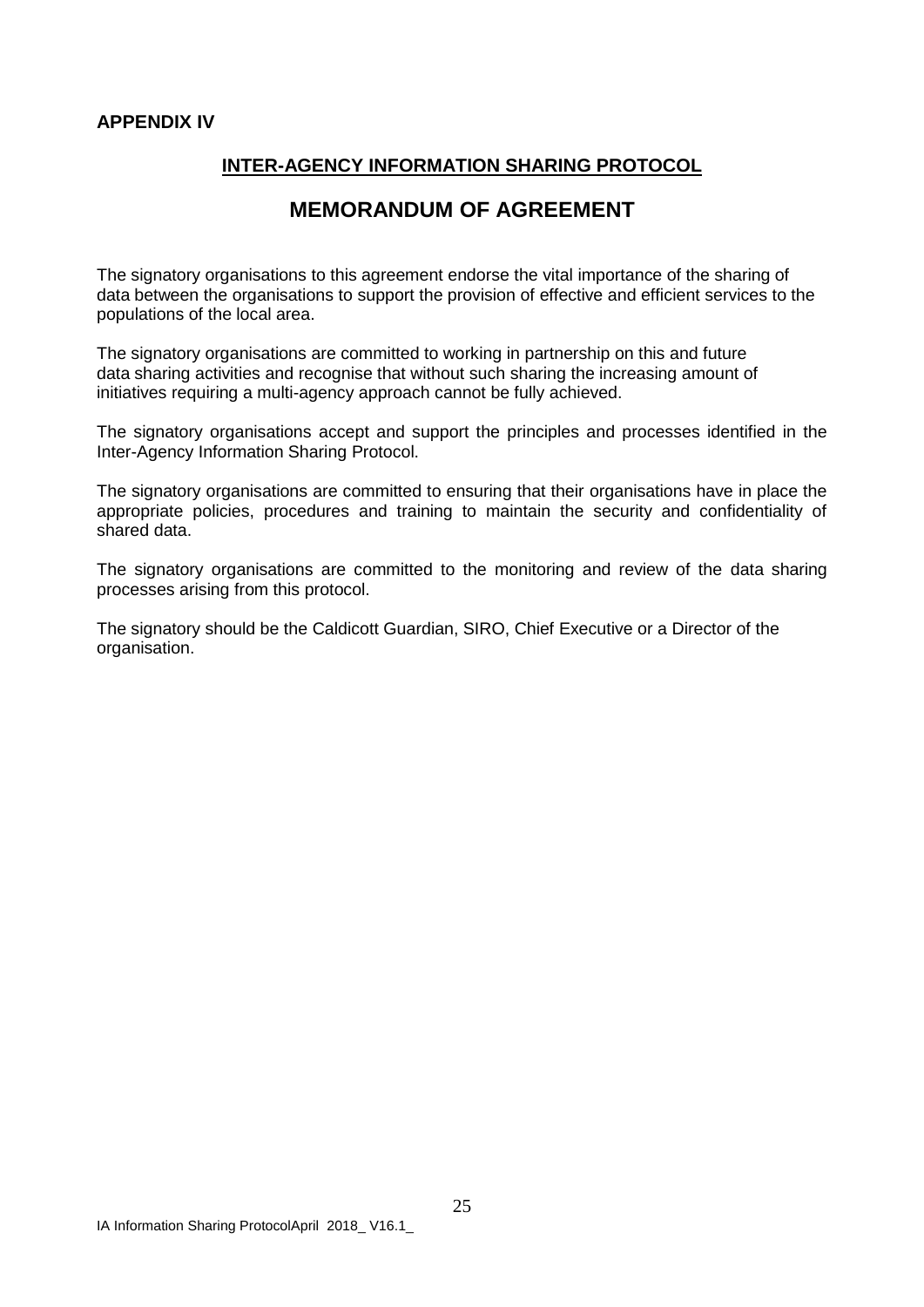## **INTER-AGENCY INFORMATION SHARING PROTOCOL**

I ……………………………………………………………….. (Name of signatory)

On behalf of ………………………………………………….. (Name of organisation)

Hereby agree to the following:

- To subscribe to the principles contained within the Protocol
- $\bullet$  To work to the principles contained within the Protocol
- To ensure that the Protocol is fully implemented within the organisation/authority and all relevant staff are trained in the principles and legal requirements
- To contribute to the development of trust between the signatory organisations by working within the framework of the Protocol

Signature ………………………………….. Name ……………………………………….

Position ……………………………………………………… Date …………………….. (Chief Executive, SIRO, Caldicott Guardian, Director etc.)

Please complete and sign this page and return by email or post to, [Kathryn.wise@this.nhs.uk](mailto:Kathryn.wise@this.nhs.uk) 

Kathryn Wise Information Governance Officer, THIS, Oak House, Woodvale Office Park, Woodvale Road, Brighouse, HD6 4AB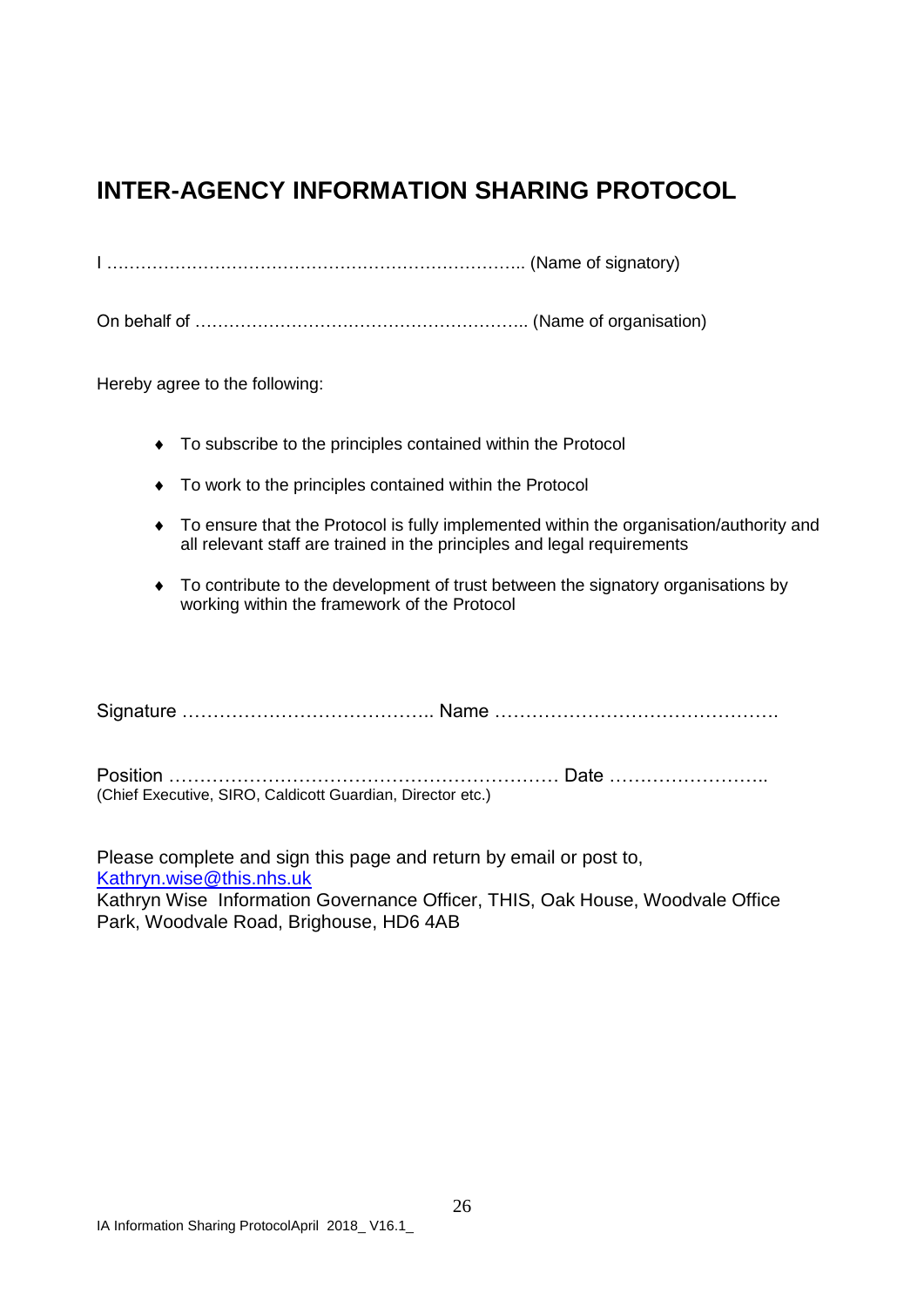#### **Appendix V**

#### **Signatories as at April 2018**

Action for Children Airedale NHS Foundation Trust Barnsley Metropolitan Borough Council Barnsley Hospital NHS Foundation Trust The Basement Project Berneslai Homes Bradford District Care Trust Bradford Teaching Hospitals NHS Foundation Trust Bradford Trident Burley Parish Council Calderdale and Huddersfield NHS Foundation Trust Calderdale Metropolitan Borough Council **Centrepoint** City of Bradford Metropolitan District Council Community Links Cook Lane Surgery DISC Barnsley revovery steps Forget Me Not Children's Hospice Halifax Opportunities Trust Healds Road Surgery Healthwatch Kirklees Healthwatch Wakefield Homegroup Home Start Calderdale Home Start Kirklees Huddersfield University Independent Domestic Abuse Services Insight Healthcare The Junction Surgery Kirklees Metropolitan Council Kirklees Neighbourhood Housing Leeds City Council Leeds College of Building Lifeline Project (Kirklees) Lindley Village Surgery Liversedge Health Centre Locala Community Partnerships Local Care Direct Manningham Housing Association Mid Yorkshire NHS Hospitals Trust Newman School NHS Airedale, Wharfedale and Craven CCG NHS Barnsley CCG NHS Bassetlaw CCG NHS Bradford City CCG NHS Bradford Districts CCG NHS Calderdale CCG

NHS Doncaster CCG NHS England (West Yorkshire Area Team) NHS Greater Huddersfield CCG NHS Leeds CCG

NHS North Kirklees CCG NHS Sheffield CCG NHS Wakefield CCG North Halifax Partnership Northorpe Hall Child and Family Trust Novus Health Pennine GP Alliance Pinnacle Housing Limited NHS Rotherham CCG Rotherham MBC The Rotherham NHS Foundation Trust Save the Children Sandale Community Development Trust ScHARR-University of Sheffield Sheffield Children's NHS Foundation Trust Sheffield City Council Sheffield Health and Social Care NHS Foundation Trust Sheffield Teaching Hospitals NHS Foundation Trust South West Yorkshire Partnership Foundation NHS Trust South Yorkshire Fire and Rescue South Yorkshire Housing Association South Yorkshire Police **Stonewater** The Huntingtons disease association Together Housing Group Turning Point Wakefield and District Housing Wakefield Hospice Wakefield Metropolitan District Council Wakefield Youthwork Team West Wakefield Health and Wellbeing West Yorkshire Combined Authority West Yorkshire Community Rehabilitation Company Limited West Yorkshire Fire Service West Yorkshire Joint Services West Yorkshire Police Yorkshire Ambulance Service Yorkshire Children's Centre Yorkshire Housing